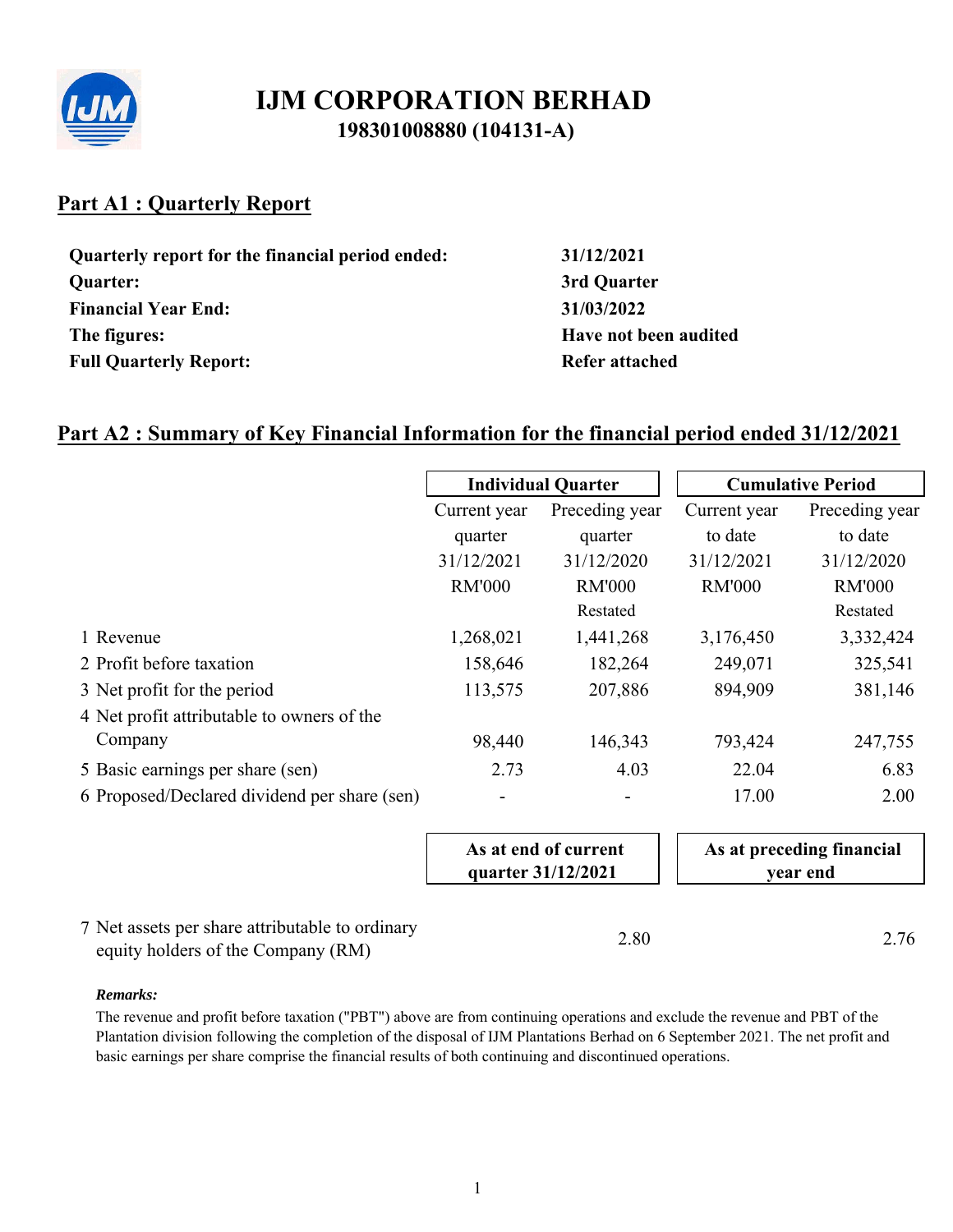#### **CONDENSED STATEMENT OF COMPREHENSIVE INCOME**

|                                                                                                          | <b>Individual Quarter</b> |                 |               |               | <b>Cumulative Period</b> |               |  |  |
|----------------------------------------------------------------------------------------------------------|---------------------------|-----------------|---------------|---------------|--------------------------|---------------|--|--|
|                                                                                                          | Current                   | Preceding       | Change        | Current       | Preceding                | Change        |  |  |
|                                                                                                          | year                      | year            | $(+/-)$       | year          | year                     | $(+/-)$       |  |  |
|                                                                                                          | quarter                   | quarter         |               | to date       | to date                  |               |  |  |
|                                                                                                          | 31/12/2021                | 31/12/2020      |               | 31/12/2021    | 31/12/2020               |               |  |  |
|                                                                                                          | <b>RM'000</b>             | <b>RM'000</b>   | $\frac{0}{0}$ | <b>RM'000</b> | <b>RM'000</b>            | $\frac{0}{0}$ |  |  |
|                                                                                                          |                           | <b>Restated</b> |               |               | <b>Restated</b>          |               |  |  |
| <b>Continuing operations</b>                                                                             |                           |                 |               |               |                          |               |  |  |
| Operating revenue                                                                                        | 1,268,021                 | 1,441,268       | $-12.0%$      | 3,176,450     | 3,332,424                | $-4.7%$       |  |  |
| Cost of sales                                                                                            | (1,053,570)               | (1,194,482)     | $-11.8%$      | (2,677,192)   | (2,757,131)              | $-2.9%$       |  |  |
| Gross profit                                                                                             | 214,451                   | 246,786         | $-13.1%$      | 499,258       | 575,293                  | $-13.2%$      |  |  |
| Other operating income                                                                                   | 69,115                    | 56,810          | 21.7%         | 184,662       | 162,738                  | 13.5%         |  |  |
| Foreign exchange differences                                                                             | 9,070                     | 23,276          | $-61.0%$      | (1, 562)      | 32,589                   | $-104.8%$     |  |  |
| Tendering, selling and distribution                                                                      |                           |                 |               |               |                          |               |  |  |
| expenses                                                                                                 | (10,753)                  | (11,003)        | $-2.3%$       | (26, 863)     | (24, 964)                | 7.6%          |  |  |
| Administrative expenses                                                                                  | (83, 549)                 | (63, 879)       | 30.8%         | (217,212)     | (172, 239)               | 26.1%         |  |  |
| Other operating expenses                                                                                 | (14, 448)                 | (19,936)        | $-27.5%$      | (42, 575)     | (52, 783)                | $-19.3%$      |  |  |
| Operating profit before finance cost                                                                     | 183,886                   | 232,054         | $-20.8%$      | 395,708       | 520,634                  | $-24.0%$      |  |  |
| Finance cost                                                                                             | (44,394)                  | (44,301)        | 0.2%          | (138, 282)    | (146, 660)               | $-5.7%$       |  |  |
| Operating profit after finance cost                                                                      | 139,492                   | 187,753         | $-25.7%$      | 257,426       | 373,974                  | $-31.2%$      |  |  |
| Share of losses of associates<br>Share of profits/(losses) of joint                                      | (7,627)                   | (8,224)         | $-7.3%$       | (35,508)      | (46,988)                 | $-24.4%$      |  |  |
| ventures                                                                                                 | 26,781                    | 2,735           | 879.2%        | 27,153        | (1, 445)                 | 1979.1%       |  |  |
| Profit before taxation                                                                                   | 158,646                   | 182,264         | $-13.0%$      | 249,071       | 325,541                  | $-23.5%$      |  |  |
| Income tax expense                                                                                       | (45,071)                  | (44, 558)       | 1.2%          | (103, 978)    | (99,298)                 | 4.7%          |  |  |
| Profit from continuing operations                                                                        | 113,575                   | 137,706         | $-17.5%$      | 145,093       | 226,243                  | $-35.9%$      |  |  |
| Profit from discontinued operation                                                                       |                           | 70,180          | $-100.0\%$    | 749,816       | 154,903                  | 384.1%        |  |  |
| Net profit for the period                                                                                | 113,575                   | 207,886         | $-45.4%$      | 894,909       | 381,146                  | 134.8%        |  |  |
| Other comprehensive income/(loss) (net<br>of tax):                                                       |                           |                 |               |               |                          |               |  |  |
| Items that may be reclassified<br>subsequently to profit or loss:<br>Currency translation differences of |                           |                 |               |               |                          |               |  |  |
| foreign operations<br>Currency translation differences of                                                | 10,278                    | (3, 119)        |               | 22,901        | 5,704                    |               |  |  |
| discontinued operations<br>Realisation of other comprehensive                                            | ۰                         | 23,146          |               | 10,930        | 59,492                   |               |  |  |
| income arising from disposal of<br>subsidiary                                                            | $\overline{a}$            | 8,066           |               | 48,779        | 8,066                    |               |  |  |
| Share of other comprehensive income<br>of associates                                                     | (87)                      | (426)           |               | 257           | (679)                    |               |  |  |
|                                                                                                          | 10,191                    | 27,667          | $-63.2%$      | 82,867        | 72,583                   | 14.2%         |  |  |
| Total comprehensive income for the<br>period                                                             | 123,766                   | 235,553         | $-47.5%$      | 977,776       | 453,729                  | 115.5%        |  |  |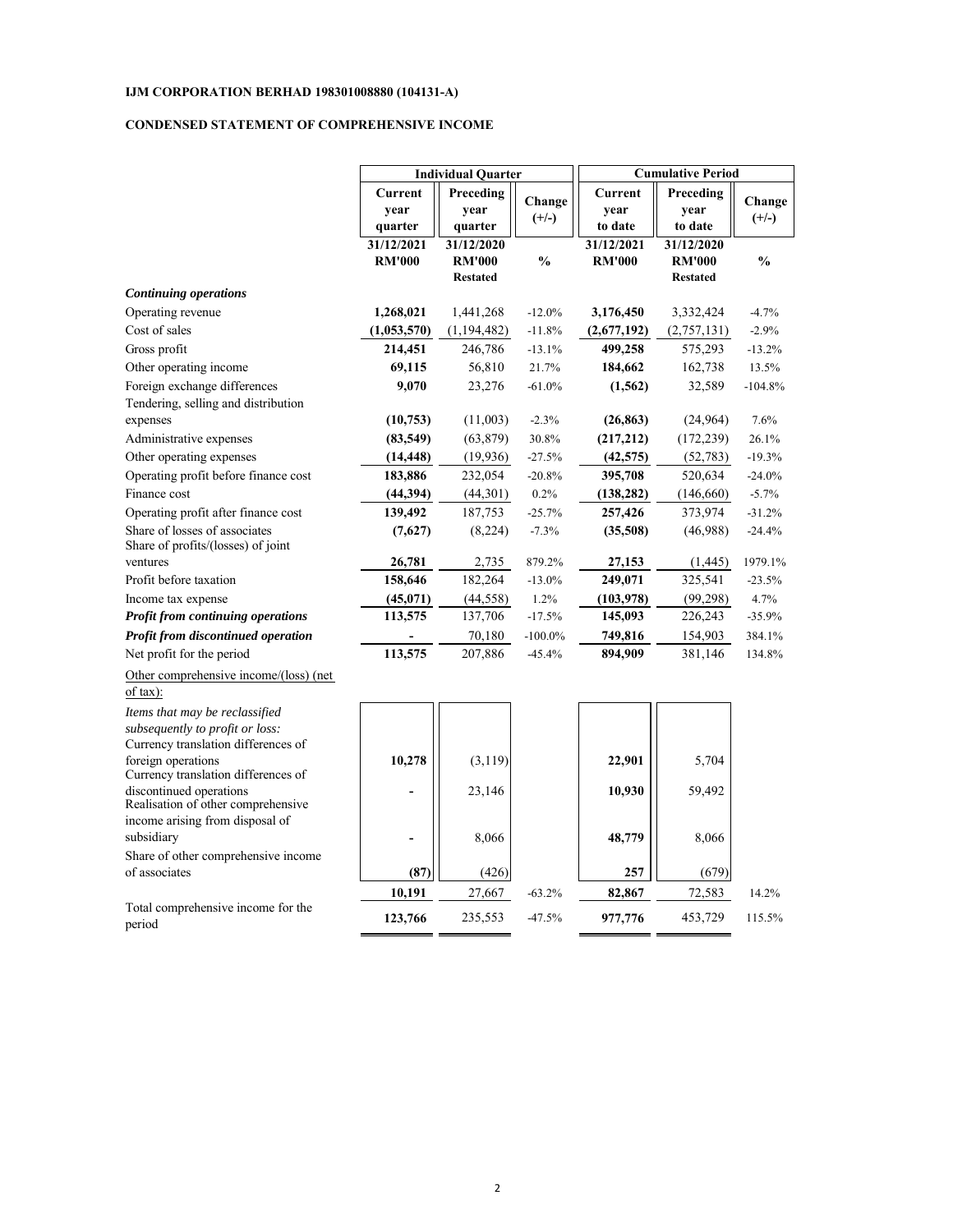#### **CONDENSED STATEMENT OF COMPREHENSIVE INCOME**

|                                                                                 | <b>Individual Quarter</b>   |                                                |                   | <b>Cumulative Period</b>    |                                                |                   |  |
|---------------------------------------------------------------------------------|-----------------------------|------------------------------------------------|-------------------|-----------------------------|------------------------------------------------|-------------------|--|
|                                                                                 | Current<br>year<br>quarter  | Preceding<br>year<br>quarter                   | Change<br>$(+/-)$ | Current<br>year<br>to date  | Preceding<br>year<br>to date                   | Change<br>$(+/-)$ |  |
|                                                                                 | 31/12/2021<br><b>RM'000</b> | 31/12/2020<br><b>RM'000</b><br><b>Restated</b> | $\frac{0}{0}$     | 31/12/2021<br><b>RM'000</b> | 31/12/2020<br><b>RM'000</b><br><b>Restated</b> | $\frac{0}{0}$     |  |
| Net profits attributable to:-                                                   |                             |                                                |                   |                             |                                                |                   |  |
| <b>Continuing operations</b>                                                    |                             |                                                |                   |                             |                                                |                   |  |
| Owners of the Company                                                           | 98,440                      | 108,920                                        | $-9.6%$           | 101,053                     | 164,767                                        | $-38.7%$          |  |
| Perpetual sukuk                                                                 | 11,732                      | 11,802                                         | $-0.6%$           | 35,066                      | 35,058                                         | $0.0\%$           |  |
| Non-controlling interests                                                       | 3,403                       | 16,984                                         | $-80.0\%$         | 8,974                       | 26,418                                         | $-66.0\%$         |  |
|                                                                                 | 113,575                     | 137,706                                        |                   | 145,093                     | 226,243                                        |                   |  |
| Discontinued operation                                                          |                             |                                                |                   |                             |                                                |                   |  |
| Owners of the Company                                                           |                             | 37,423                                         | $-100%$           | 692,371                     | 82,988                                         | 734.3%            |  |
| Perpetual sukuk                                                                 |                             |                                                | $0.0\%$           |                             |                                                | $0.0\%$           |  |
| Non-controlling interests                                                       |                             | 32,757                                         | $-100.0\%$        | 57,445                      | 71,915                                         | $-20.1%$          |  |
|                                                                                 |                             | 70,180                                         |                   | 749,816                     | 154,903                                        |                   |  |
|                                                                                 | 113,575                     | 207,886                                        | $-45.4%$          | 894,909                     | 381,146                                        | 134.8%            |  |
| Total comprehensive income<br>attributable to:-<br><b>Continuing operations</b> |                             |                                                |                   |                             |                                                |                   |  |
| Owners of the Company                                                           | 108,419                     | 112,940                                        | $-4.0%$           | 172,748                     | 176,934                                        | $-2.4%$           |  |
| Perpetual sukuk                                                                 | 11,732                      | 11,802                                         | $-0.6%$           | 35,066                      | 35,058                                         | $0.0\%$           |  |
| Non-controlling interests                                                       | 3,615                       | 17,485                                         | $-79.3%$          | 9,216                       | 27,342                                         | $-66.3%$          |  |
|                                                                                 | 123,766                     | 142,227                                        |                   | 217,030                     | 239,334                                        |                   |  |
| Discontinued operation                                                          |                             |                                                |                   |                             |                                                |                   |  |
| Owners of the Company                                                           |                             | 50,566                                         | $-100.0\%$        | 698,494                     | 116,936                                        | 497.3%            |  |
| Perpetual sukuk                                                                 |                             |                                                | $0.0\%$           |                             |                                                | $0.0\%$           |  |
| Non-controlling interests                                                       | $\blacksquare$              | 42,760                                         | $-100.0\%$        | 62,252                      | 97,459                                         | $-36.1%$          |  |
|                                                                                 |                             | 93,326                                         |                   | 760,746                     | 214,395                                        |                   |  |
|                                                                                 | 123,766                     | 235,553                                        | $-47.5%$          | 977,776                     | 453,729                                        | 115.5%            |  |
| Earnings per share (sen):-                                                      |                             |                                                |                   |                             |                                                |                   |  |
| Continuing operations                                                           |                             |                                                |                   |                             |                                                |                   |  |
| <b>Basic</b>                                                                    | 2.73                        | 3.00                                           |                   | 2.81                        | 4.54                                           |                   |  |
| Fully diluted                                                                   | 2.73                        | 3.00                                           |                   | 2.81                        | 4.54                                           |                   |  |
| <b>Discontinued operation</b>                                                   |                             |                                                |                   |                             |                                                |                   |  |
| Basic                                                                           |                             | 1.03                                           |                   | 19.23                       | 2.29                                           |                   |  |
| Fully diluted                                                                   |                             | 1.03                                           |                   | 19.22                       | 2.28                                           |                   |  |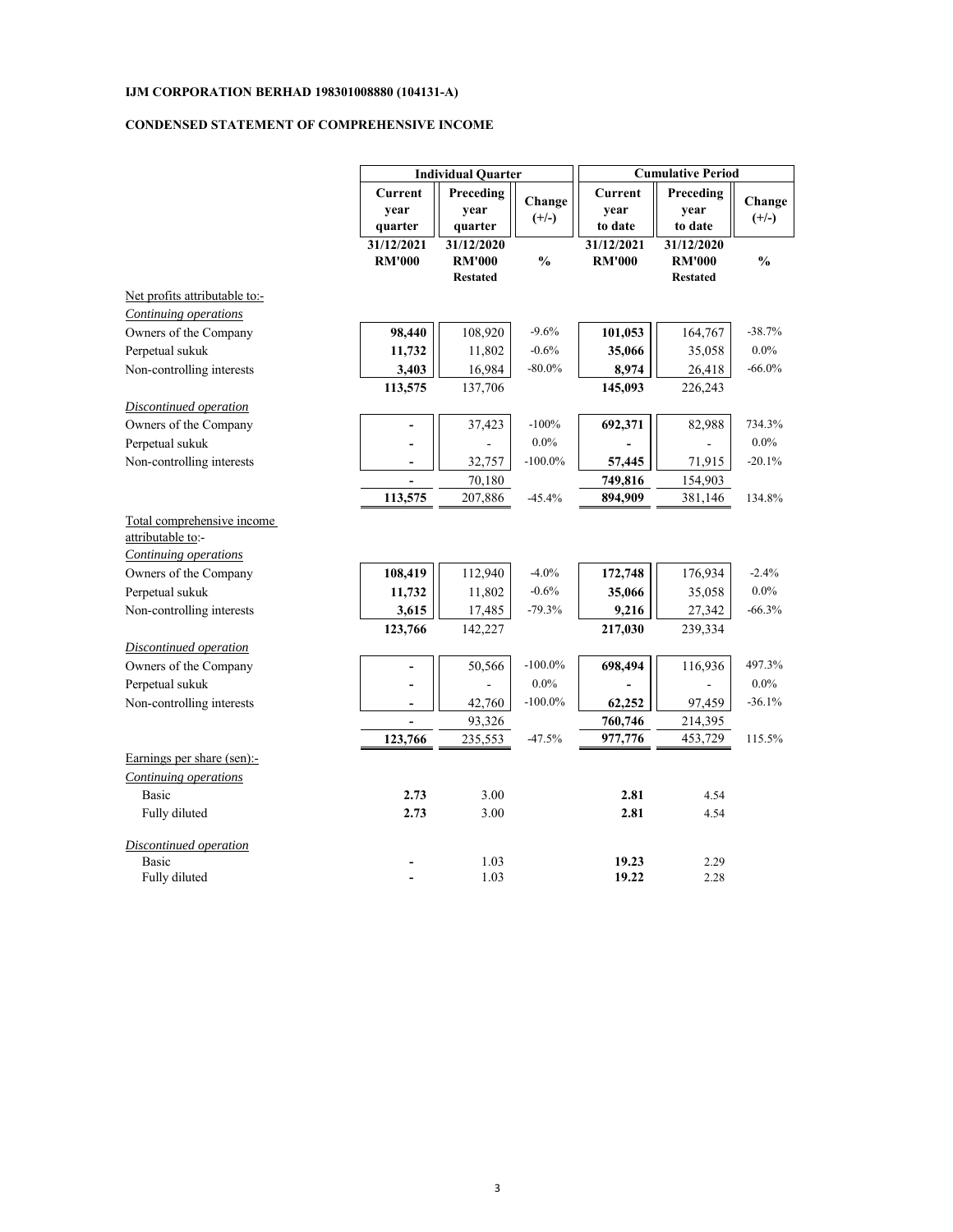#### **IJM CORPORATION BERHAD 198301008880 (104131-A) CONDENSED CONSOLIDATED STATEMENTS OF FINANCIAL POSITION**

|                                      | 31/12/2021    | 31/03/2021<br><b>RM'000</b> | 1/04/2020<br><b>RM'000</b> |
|--------------------------------------|---------------|-----------------------------|----------------------------|
|                                      | <b>RM'000</b> | <b>Restated</b>             | <b>Restated</b>            |
| CAPITAL AND RESERVES ATTRIBUTABLE TO |               |                             |                            |
| <b>OWNERS OF THE COMPANY</b>         |               |                             |                            |
| Share capital                        | 6,127,731     | 6,117,056                   | 6,112,042                  |
| Treasury shares                      | (148, 413)    | (36,655)                    | (18,070)                   |
| Shares held under trust              | (1,263)       | (1,263)                     | (1,263)                    |
| Other reserves                       | 5,963         | (23, 561)                   | (90, 701)                  |
| Retained profits                     | 3,998,503     | 3,916,830                   | 3,592,029                  |
|                                      | 9,982,521     | 9,972,407                   | 9,594,037                  |
| Perpetual sukuk of a subsidiary      | 859,729       | 848,293                     | 848,470                    |
| Non-controlling interests            | 697,938       | 1,367,704                   | 1,191,206                  |
| Total equity                         | 11,540,188    | 12,188,404                  | 11,633,713                 |
| NON-CURRENT LIABILITIES              |               |                             |                            |
| <b>Bonds</b>                         | 2,557,146     | 2,966,586                   | 2,876,119                  |
| Term loans                           | 1,349,744     | 1,925,833                   | 1,615,143                  |
| Government support loans             | 36,846        | 49,810                      | 58,672                     |
| Lease liabilities                    | 26,343        | 48,983                      | 49,889                     |
| Deferred tax liabilities             | 513,320       | 587,449                     | 629,587                    |
| Trade and other payables             | 281,509       | 278,938                     | 311,297                    |
| Retirement benefits                  | 2,080         | 22,359                      | 22,443                     |
| Derivative financial instruments     |               |                             | 872                        |
|                                      | 4,766,988     | 5,879,958                   | 5,564,022                  |
| <b>DEFERRED INCOME</b>               | 268,388       | 271,212                     | 70,355                     |
|                                      | 16,575,564    | 18,339,574                  | 17,268,090                 |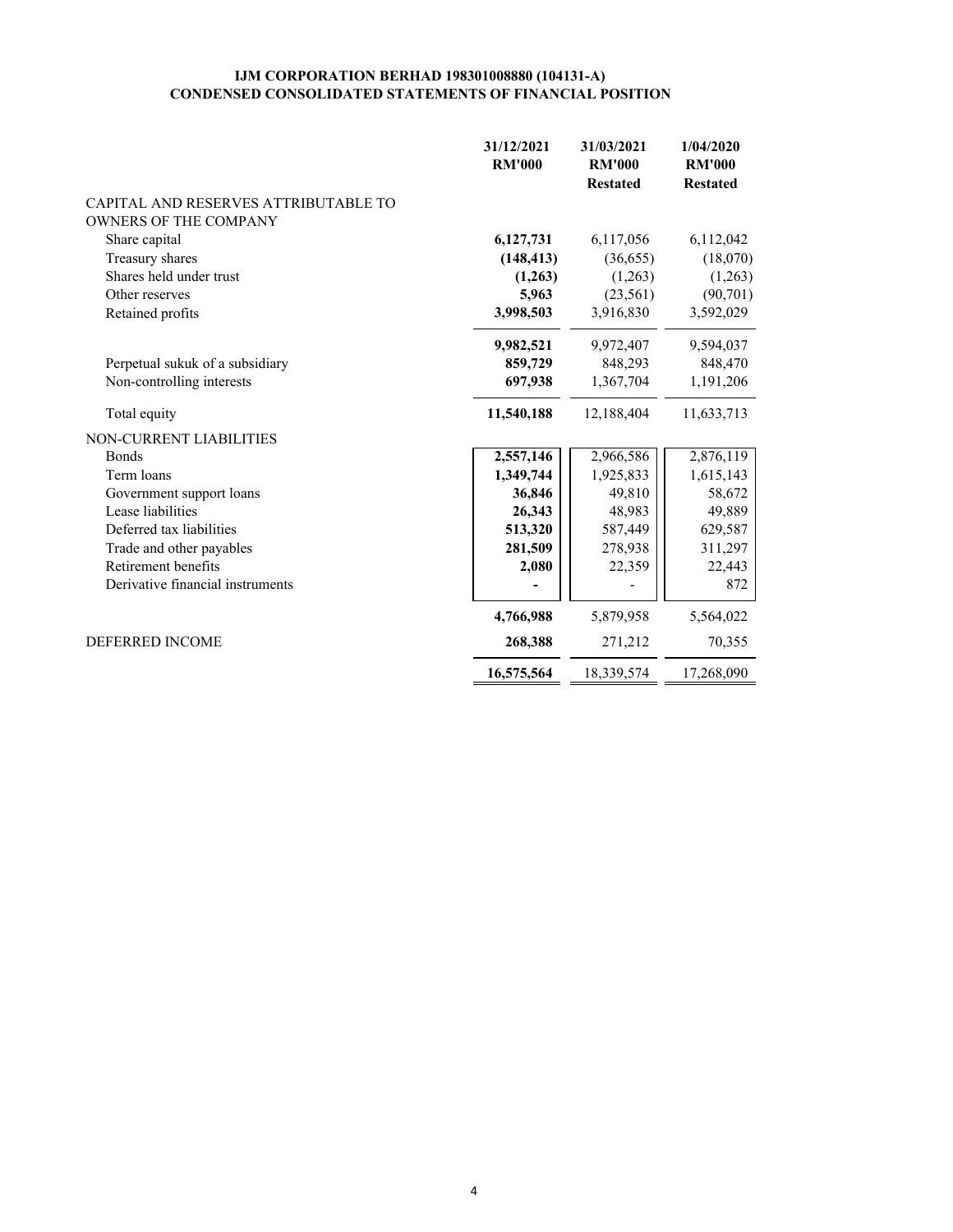#### **IJM CORPORATION BERHAD 198301008880 (104131-A) CONDENSED CONSOLIDATED STATEMENTS OF FINANCIAL POSITION**

|                                                                    | 31/12/2021    | 31/03/2021    | 1/04/2020     |
|--------------------------------------------------------------------|---------------|---------------|---------------|
|                                                                    | <b>RM'000</b> | <b>RM'000</b> | <b>RM'000</b> |
| NON-CURRENT ASSETS                                                 |               |               |               |
| Property, plant and equipment                                      | 1,059,715     | 2,635,708     | 2,578,272     |
| Right-of-use assets                                                | 200,494       | 436,979       | 444,907       |
| Concession assets                                                  | 4,202,444     | 4,075,202     | 3,786,391     |
| Investment properties                                              | 632,310       | 638,718       | 652,879       |
| Associates                                                         | 899,817       | 893,627       | 921,975       |
| Joint ventures                                                     | 856,460       | 853,417       | 850,868       |
| Financial assets at fair value through other comprehensive         |               |               |               |
| income                                                             | 3,665         | 3,665         | 3,665         |
| Long term receivables                                              | 74,837        | 258,945       | 220,731       |
| Deferred tax assets                                                | 466,371       | 482,848       | 449,937       |
| Inventories                                                        | 511,330       | 511,916       | 679,223       |
| Intangible assets                                                  | 94,258        | 94,800        | 101,116       |
|                                                                    | 9,001,701     | 10,885,825    | 10,689,964    |
| <b>CURRENT ASSETS</b>                                              |               |               |               |
| Inventories                                                        | 7,041,758     | 7,341,783     | 7,675,973     |
| Produce growing on bearer plants                                   |               | 19,380        | 11,892        |
| Trade and other receivables                                        | 1,598,193     | 1,707,793     | 1,865,664     |
| Contract assets                                                    | 242,021       | 299,553       | 345,336       |
| Financial assets at fair value through profit or loss              | 602,599       | 689,357       | 534,630       |
| Derivative financial instruments                                   |               | 2,370         | 1,722         |
| Assets held for sale                                               |               |               | 3,665         |
| Assets of disposal group classified as held for sale               |               | 23,167        |               |
| Tax recoverable                                                    | 115,189       | 111,037       | 91,880        |
| Deposits, cash and bank balances                                   | 3,188,862     | 2,406,181     | 2,222,648     |
|                                                                    |               |               |               |
|                                                                    | 12,788,622    | 12,600,621    | 12,753,410    |
| <b>CURRENT LIABILITIES</b>                                         |               |               |               |
| Trade and other payables                                           | 2,698,586     | 2,932,624     | 3,130,999     |
| Contract liabilities                                               | 485,066       | 323,657       | 666,366       |
| Provisions                                                         | 2,612         | 1,640         | 2,476         |
| Derivative financial instruments                                   | 4,002         | 4,388         | 3,236         |
| Lease liabilities                                                  | 7,665         | 14,642        | 11,870        |
| Borrowings:                                                        |               |               |               |
| - Bank overdrafts                                                  | 23,630        | 14,755        | 118,860       |
| - Others                                                           | 1,974,379     | 1,825,067     | 2,211,657     |
| Current tax liabilities                                            | 18,819        | 27,004        | 29,820        |
| Liabilities of disposal group classified as held for sale          |               | 3,095         |               |
|                                                                    | 5,214,759     | 5,146,872     | 6,175,284     |
| NET CURRENT ASSETS                                                 | 7,573,863     | 7,453,749     | 6,578,126     |
|                                                                    | 16,575,564    | 18,339,574    | 17,268,090    |
|                                                                    |               |               |               |
| NET ASSETS PER SHARE ATTRIBUTABLE TO OWNERS<br>OF THE COMPANY (RM) | 2.80          | 2.76          | 2.64          |
|                                                                    |               |               |               |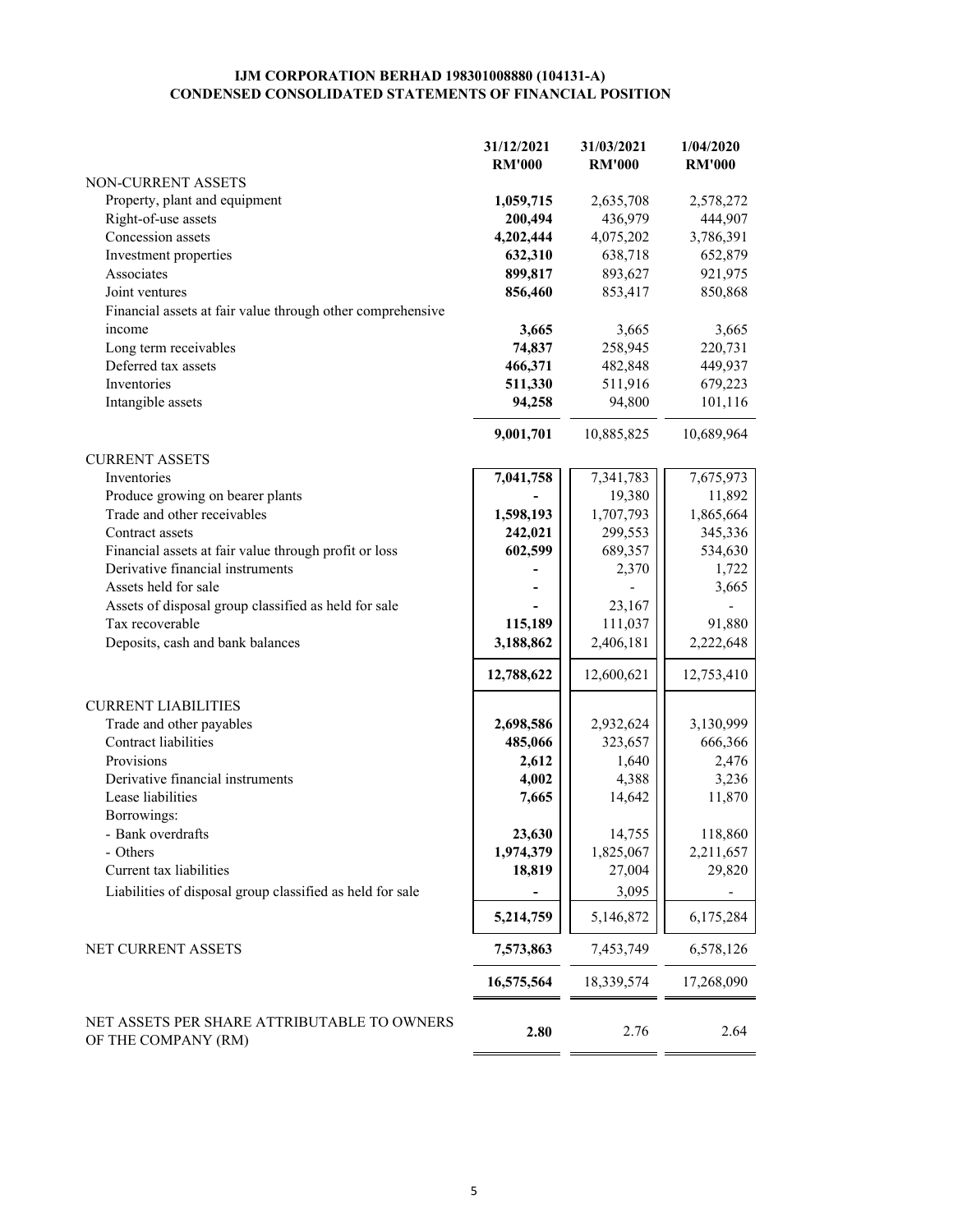#### **IJM CORPORATION BERHAD 198301008880 (104131-A) CONDENSED CONSOLIDATED STATEMENTS OF CHANGES IN EQUITY FOR THE PERIOD ENDED 31 DECEMBER 2021**

|                                                                                                         | Share<br>capital<br><b>RM'000</b> | <b>Treasury</b><br>shares<br><b>RM'000</b> | -Attributable to owners of the Company<br><b>Shares</b> held<br>under trust<br><b>RM'000</b> | Other<br>reserves<br><b>RM'000</b> | Retained<br>profits<br><b>RM'000</b> | Total<br><b>RM'000</b> | Perpetual<br>sukuk<br><b>RM'000</b> | Non-controlling<br>interests<br><b>RM'000</b> | Total<br>equity<br><b>RM'000</b> |
|---------------------------------------------------------------------------------------------------------|-----------------------------------|--------------------------------------------|----------------------------------------------------------------------------------------------|------------------------------------|--------------------------------------|------------------------|-------------------------------------|-----------------------------------------------|----------------------------------|
| <b>At 1 April 2021</b>                                                                                  |                                   |                                            |                                                                                              |                                    |                                      |                        |                                     |                                               |                                  |
| - as previously reported                                                                                | 6,117,056                         | (36, 655)                                  | (1,263)                                                                                      | (23, 561)                          | 3,922,958                            | 9,978,535              | 848,293                             | 1,369,311                                     | 12,196,139                       |
| - effect of the adoption of Agenda Decision                                                             |                                   |                                            | $\overline{\phantom{a}}$                                                                     | $\overline{\phantom{a}}$           | (6,128)                              | (6,128)                |                                     | (1,607)                                       | (7, 735)                         |
| At 1 April 2021, as restated                                                                            | 6,117,056                         | (36, 655)                                  | (1,263)                                                                                      | (23, 561)                          | 3,916,830                            | 9,972,407              | 848,293                             | 1,367,704                                     | 12,188,404                       |
| Total comprehensive income for the period                                                               |                                   |                                            |                                                                                              | 77,818                             | 793,424                              | 871,242                | 35,066                              | 71,468                                        | 977,776                          |
| Issuance of employee share options and share<br>grants (net)                                            |                                   |                                            |                                                                                              | 590                                |                                      | 590                    |                                     |                                               | 590                              |
| Single tier second interim dividend:<br>Year ended 31 March 2021<br>Single tier first interim dividend: |                                   |                                            |                                                                                              |                                    | (144, 421)                           | (144, 421)             |                                     |                                               | (144, 421)                       |
| Year ending 31 March 2022                                                                               |                                   |                                            |                                                                                              |                                    | (606, 198)                           | (606, 198)             |                                     |                                               | (606, 198)                       |
| Perpetual Sukuk distribution payable and paid<br>by a subsidiary                                        |                                   |                                            |                                                                                              |                                    |                                      |                        | (23, 630)                           |                                               | (23, 630)                        |
| Dividends paid by subsidiaries to non-<br>controlling shareholders                                      |                                   |                                            |                                                                                              |                                    |                                      |                        |                                     | (62, 928)                                     | (62, 928)                        |
| Issuance of shares:<br>- vesting of shares under ESGP                                                   | 10,675                            |                                            |                                                                                              | (10,675)                           |                                      |                        |                                     |                                               |                                  |
| Shares buy back                                                                                         |                                   | (111, 758)                                 |                                                                                              |                                    |                                      | (111,758)              |                                     |                                               | (111,758)                        |
| Transfer from other reserve to retained profits<br>upon liquidation of a subsidiary                     |                                   |                                            |                                                                                              | (10,000)                           | 10,000                               |                        |                                     |                                               |                                  |
| Liquidation of a subsidiary                                                                             |                                   |                                            |                                                                                              |                                    |                                      |                        |                                     | (5,137)                                       | (5,137)                          |
| Dilution of interests in a subsidiary                                                                   |                                   |                                            |                                                                                              |                                    | 659                                  | 659                    |                                     | (659)                                         |                                  |
| Disposal of subsidiaries                                                                                |                                   |                                            |                                                                                              | (28,209)                           | 28,209                               |                        |                                     | (672, 510)                                    | (672, 510)                       |
| <b>At 31 December 2021</b>                                                                              | 6,127,731                         | (148, 413)                                 | (1,263)                                                                                      | 5,963                              | 3,998,503                            | 9,982,521              | 859,729                             | 697,938                                       | 11,540,188                       |
|                                                                                                         |                                   |                                            |                                                                                              |                                    |                                      |                        |                                     |                                               |                                  |
| <b>At 1 April 2020</b><br>- as previously reported                                                      | 6,112,042                         | (18,070)                                   | (1,263)                                                                                      | (90, 701)                          | 3,600,358                            | 9,602,366              | 848,470                             | 1,192,770                                     | 11,643,606                       |
| - effect of the adoption of Agenda Decision                                                             |                                   |                                            |                                                                                              |                                    | (8,329)                              | (8, 329)               |                                     | (1, 564)                                      | (9, 893)                         |
| At 1 April 2020, as restated                                                                            | 6,112,042                         | (18,070)                                   | (1,263)                                                                                      | (90, 701)                          | 3,592,029                            | 9,594,037              | 848,470                             | 1,191,206                                     | 11,633,713                       |
| Total comprehensive income for the period                                                               |                                   |                                            |                                                                                              | 46,115                             | 247,755                              | 293,870                | 35,058                              | 124,801                                       | 453,729                          |
| Issuance of employee share options and share<br>grants (net)                                            |                                   |                                            |                                                                                              | 2,774                              |                                      | 2,774                  |                                     |                                               | 2,774                            |
| Single tier second interim dividend:<br>Year ended 31 March 2020                                        |                                   |                                            |                                                                                              |                                    | (36,313)                             | (36,313)               |                                     |                                               | (36,313)                         |
| Single tier first interim dividend:<br>Year ended 31 March 2021                                         |                                   |                                            |                                                                                              |                                    | (72, 425)                            | (72, 425)              |                                     |                                               | (72, 425)                        |
| Perpetual Sukuk distribution payable and paid<br>by a subsidiary                                        |                                   |                                            |                                                                                              |                                    |                                      |                        | (23,892)                            |                                               | (23, 892)                        |
| Dividends paid by subsidiaries to                                                                       |                                   |                                            |                                                                                              |                                    |                                      |                        |                                     |                                               |                                  |
| non-controlling shareholders<br>Issuance of shares:                                                     |                                   |                                            |                                                                                              |                                    |                                      |                        |                                     | (18, 723)                                     | (18, 723)                        |
| - vesting of shares under ESGP                                                                          | 5,015                             |                                            |                                                                                              | (5,015)                            |                                      |                        |                                     | $\overline{a}$                                | $\overline{\phantom{a}}$         |
| Shares buy back                                                                                         |                                   | (12,039)                                   |                                                                                              |                                    |                                      | (12,039)               |                                     |                                               | (12,039)                         |
| Non-controlling interests arising on business<br>combination                                            |                                   |                                            |                                                                                              |                                    |                                      |                        |                                     | 2,371                                         | 2,371                            |
|                                                                                                         |                                   |                                            |                                                                                              |                                    |                                      |                        |                                     |                                               |                                  |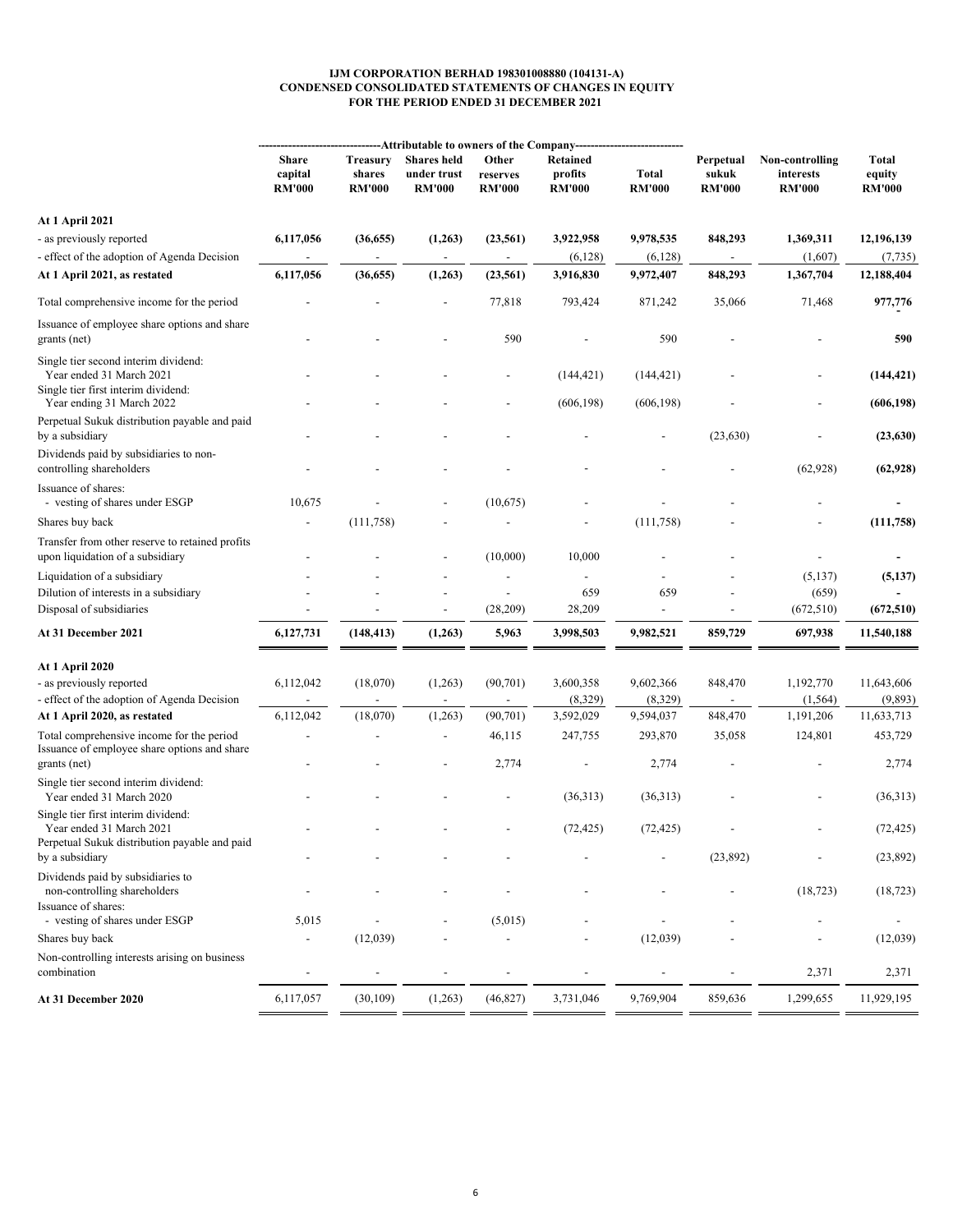#### **IJM CORPORATION BERHAD 198301008880 (104131-A) CONDENSED CONSOLIDATED STATEMENT OF CASH FLOWS FOR THE PERIOD ENDED 31 DECEMBER 2021**

|                                                                                                                                                                                                                                                    | 9 months<br>ended<br>31/12/2021<br><b>RM'000</b> | 9 months<br>ended<br>31/12/2020<br><b>RM'000</b> |
|----------------------------------------------------------------------------------------------------------------------------------------------------------------------------------------------------------------------------------------------------|--------------------------------------------------|--------------------------------------------------|
| <b>OPERATING ACTIVITIES</b>                                                                                                                                                                                                                        |                                                  |                                                  |
| Receipts from customers                                                                                                                                                                                                                            | 3,945,841                                        | 3,890,299                                        |
| Payments to contractors, suppliers and employees                                                                                                                                                                                                   | (2,876,404)                                      | (3,031,406)                                      |
| Government grant received                                                                                                                                                                                                                          |                                                  | 199,092                                          |
| Income tax paid                                                                                                                                                                                                                                    | (122, 306)                                       | (102, 547)                                       |
| Net cash flow from operating activities                                                                                                                                                                                                            | 947,131                                          | 955,438                                          |
| <b>INVESTING ACTIVITIES</b>                                                                                                                                                                                                                        |                                                  |                                                  |
| Acquisition of a subsidiary                                                                                                                                                                                                                        |                                                  | (12, 548)                                        |
| Disposal of a subsidiary                                                                                                                                                                                                                           | 1,365,022                                        |                                                  |
| Additional investments in associates                                                                                                                                                                                                               | (21,793)                                         |                                                  |
| Subscription of Redeemable Unsecured Murabahah Stocks in an associate                                                                                                                                                                              | (16,580)                                         | (14,053)                                         |
| Acquisition of financial assets at fair value through profit or loss                                                                                                                                                                               | (427,730)                                        | (349, 149)                                       |
| Purchases of property, plant and equipment, development land, right-of-use assets,<br>investment properties, concession assets and deferred expenditure<br>Disposal of investments, property, plant and equipment, right-of-use assets, investment | (374, 144)                                       | (331, 410)                                       |
| properties and assets held for sale                                                                                                                                                                                                                | 544,704                                          | 331,067                                          |
| Net cash flow arising from liquidation of a subsidiary                                                                                                                                                                                             | (5,137)                                          |                                                  |
| Interest received                                                                                                                                                                                                                                  | 63,623                                           | 45,515                                           |
| Dividends received from associates, joint ventures and other investments                                                                                                                                                                           | 55,227                                           | 21,597                                           |
| Net advances to associates and joint ventures                                                                                                                                                                                                      | (4, 475)                                         | (30,062)                                         |
| Net cash flow from/(used in) investing activities                                                                                                                                                                                                  | 1,178,717                                        | (339, 043)                                       |
| <b>FINANCING ACTIVITIES</b>                                                                                                                                                                                                                        |                                                  |                                                  |
| Purchase of treasury shares                                                                                                                                                                                                                        | (111,758)                                        | (12,039)                                         |
| Net proceeds from bank and government borrowings                                                                                                                                                                                                   | 1,357                                            | 253,767                                          |
| Repayments of lease liabilities                                                                                                                                                                                                                    | (9,223)                                          | (8,301)                                          |
| Interest paid                                                                                                                                                                                                                                      | (186, 852)                                       | (228, 551)                                       |
| Dividends paid by subsidiaries to non-controlling shareholders                                                                                                                                                                                     | (62, 928)                                        | (18, 723)                                        |
| Distribution to perpetual sukuk holders                                                                                                                                                                                                            | (23, 630)                                        | (23,892)                                         |
| Dividends paid by the Company                                                                                                                                                                                                                      | (750, 619)                                       | (108, 738)                                       |
| Net (repayment)/drawdown of bonds                                                                                                                                                                                                                  | (210,000)                                        | 89,738                                           |
| Net uplifts of restricted deposits                                                                                                                                                                                                                 | 3,517                                            | 18,090                                           |
| Net cash flow used in financing activities                                                                                                                                                                                                         | (1,350,136)                                      | (38, 649)                                        |
| Net increase in cash and cash equivalents during the financial period                                                                                                                                                                              | 775,712                                          | 577,746                                          |
| Cash and cash equivalents at beginning of the financial period                                                                                                                                                                                     | 2,381,044                                        | 2,071,209                                        |
| Foreign exchange differences                                                                                                                                                                                                                       | (1,885)                                          | (160)                                            |
| Cash and cash equivalents at end of the financial period                                                                                                                                                                                           | 3,154,871                                        | 2,648,795                                        |
| Cash and cash equivalents comprise the following :                                                                                                                                                                                                 |                                                  |                                                  |
| Deposits, cash and bank balances                                                                                                                                                                                                                   | 3,188,862                                        | 2,738,113                                        |
| Bank overdrafts                                                                                                                                                                                                                                    | (23, 630)                                        | (74, 928)                                        |
|                                                                                                                                                                                                                                                    | 3,165,232                                        | 2,663,185                                        |
| Less: restricted deposits with licensed banks                                                                                                                                                                                                      | (10, 361)<br>3,154,871                           | (14,390)<br>2,648,795                            |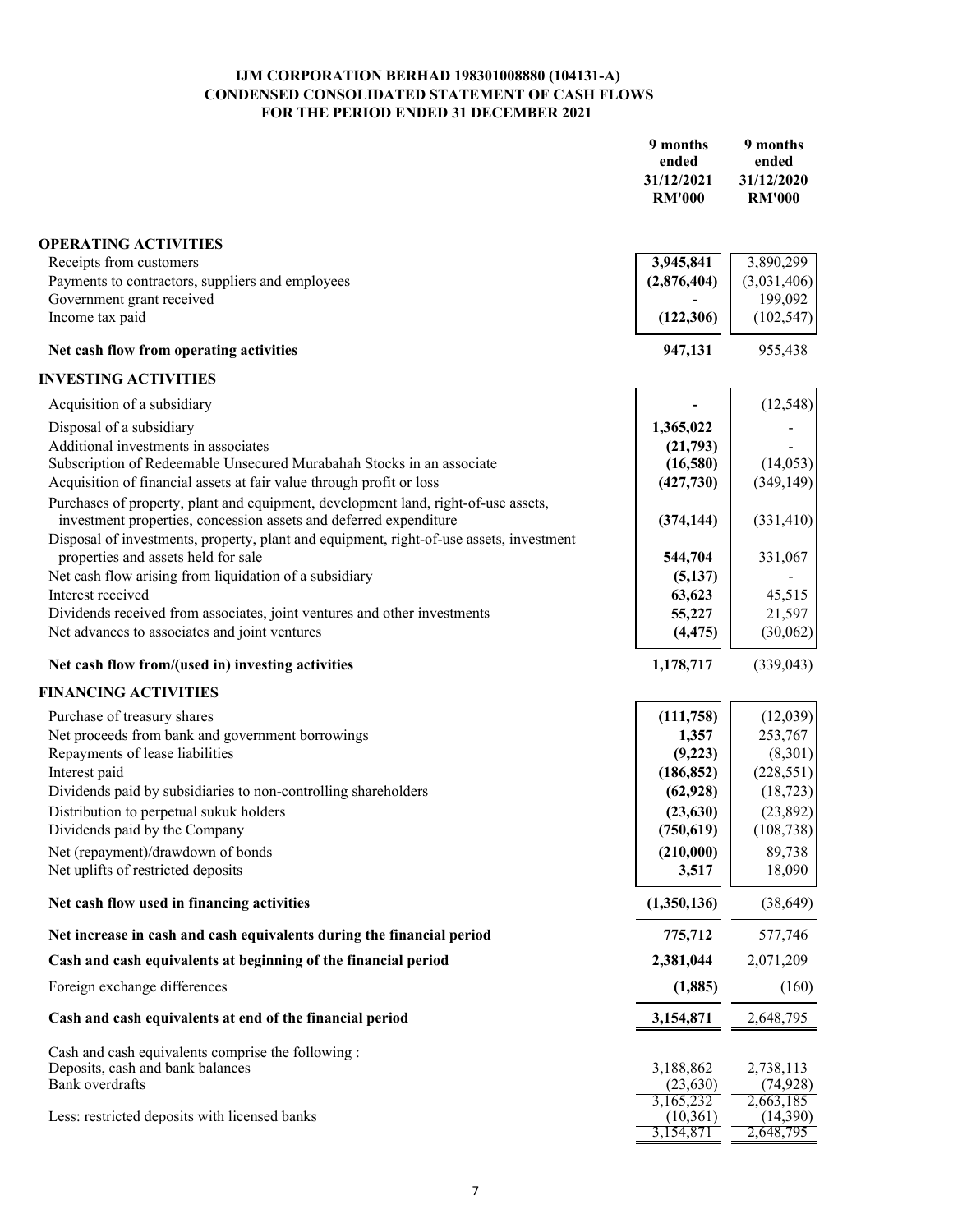#### **A NOTES TO THE QUARTERLY RESULTS**

#### **A1. Basis of Preparation**

The interim financial report has been prepared in accordance with *MFRS 134: Interim Financial Reporting* and *Paragraph 9.22 of Main Market Listing Requirements of Bursa Malaysia Securities Berhad ("Bursa Securities")*.

The interim financial report should be read in conjunction with the audited financial statements of the Group for the year ended 31 March 2021 which are available at http://www.ijm.com. The explanatory notes attached to the interim financial report provide an explanation of events and transactions that are significant for an understanding of the changes in the financial position and performance of the Group since the financial year ended 31 March 2021.

The financial statements of the Group, which comprise the statement of financial position of the Group as at 31 December 2021, the statement of comprehensive income, statement of changes in equity and the statement of cash flows for the financial period ended 31 December 2021 have not been audited.

#### **A2. Changes in Accounting Policies**

- (i) The significant accounting policies applied are consistent with those adopted for the audited financial statements for the year ended 31 March 2021 except for the adoption of the following amendments to published standards:
	- (a) Amendments to published standards that are effective for the Group's financial year beginning on or after 1 April 2021, which the Group has early adopted in FY2021 are as follows:
		- Amendments to MFRS 16 Leases "COVID-19 Related Rent Concessions"
		- Amendments to MFRS 16 Leases "COVID-19 Related Rent Concessions beyond 30 June 2021"
	- (b)Amendments to published standards and IFRIC agenda decision that are effective for the Group's financial year beginning on or after 1 April 2021 and applicable to the Group are as follows:
		- Amendments to MFRS 9 Financial Instruments, MFRS 139 Financial Instruments: Recognition and Measurement, MFRS 7 Financial Instruments: Disclosures and MFRS 16 Leases – *Interest Rate Benchmark reform – Phase 2*
		- IFRIC Agenda Decision on MFRS 123 "Borrowing Costs"

The adoption of the above did not result in any significant change to the accounting policies and does not have a material impact on the interim financial report of the Group except for the adoption of the Agenda Decision. The effect of the adoption of the IFRIC Agenda Decision on MFRS 123 is shown in section (iii) below.

(ii) As at the date of this report, the following amendments to published standards have been issued by the Malaysian Accounting Standards Board ("MASB") but are not yet effective and have not been early adopted.

(a) Effective for financial year beginning on or after 1 April 2022

- Amendments to MFRS 3 Business Combinations *Reference to the Conceptual Framework*
- Amendments to MFRS 116 Property, Plant and Equipment *Proceeds before Intended Use*
- Amendments to MFRS 137 Provisions, Contingent Liabilities and Contingent Assets *Onerous Contracts – Cost of Fulfilling a Contract*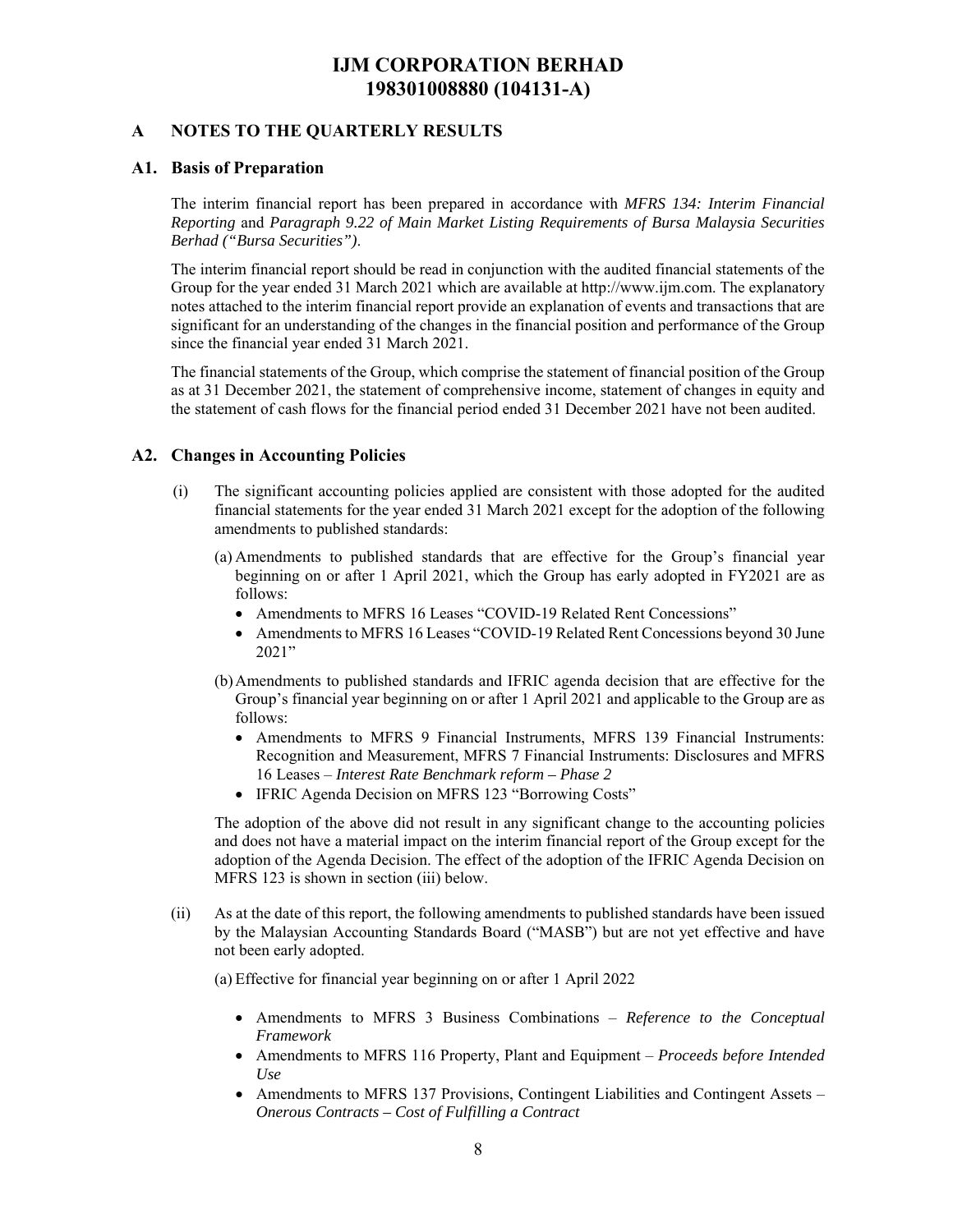### **A2. Changes in Accounting Policies (continued)**

(a) Effective for financial year beginning on or after 1 April 2022 (continued)

- Annual Improvements to MFRS Standards  $2018 2020$ :
	- Amendment to MFRS 1 First-time Adoption of Malaysian Financial Reporting Standards – *Subsidiary as First-time Adopter*
	- Amendment to MFRS 9 Financial Instruments *Fees in the 10% test for derecognition of financial liabilities*
	- Amendment to MFRS 16 Leases *Illustrative Example accompanying MFRS 16 Leases: Lease Incentives*

(b) Effective for financial year beginning on or after 1 April 2023

- Amendments to MFRS 101 Presentation of Financial Statements *Classification of Liabilities as Current or Non-current* and *Disclosure of Accounting Policies*
- Amendments to MFRS 108 Accounting Policies, Changes in Accounting Estimates and Errors – *Definition of Accounting Estimates*
- Amendments to MFRS 112 Income Taxes *Deferred Tax related to Assets and Liabilities arising from a Single Transaction*

(c) Effective date of these Amendments to Standards has been deferred and yet to be announced

Amendments to MFRS 10 Consolidated Financial Statements and MFRS 128 Investments in Associates and Joint Ventures – *Sale or Contribution of Assets between an Investor and its Associate or Joint Venture* 

Based on the preliminary assessment of the effects of the above amendments to published standards, there is no material impact on the financial statements of the Group.

(iii) Effects of the adoption of the IFRIC Agenda Decision on MFRS 123 "Borrowing Costs" ("Agenda Decision")

Prior to the adoption of the Agenda Decision, borrowing costs incurred on property development were capitalised in the inventories until the completion of the construction of the assets. The borrowing costs capitalised in inventories were recognised as cost of sales in profit or loss by reference to the progress towards complete satisfaction of that performance obligation.

With the adoption of the Agenda Decision, the capitalisation of borrowing costs into a development project ceases when it is launched. The Group has applied the Agenda Decision retrospectively with the restatement of statement of financial position as at 1 April 2020 and throughout all periods presented in the financial statements.

The effects of adoption of the Agenda Decision on the results for the third quarter and period ended 31 December 2020 and the financial positions as at 1 April 2020 and 31 March 2021 are as follows: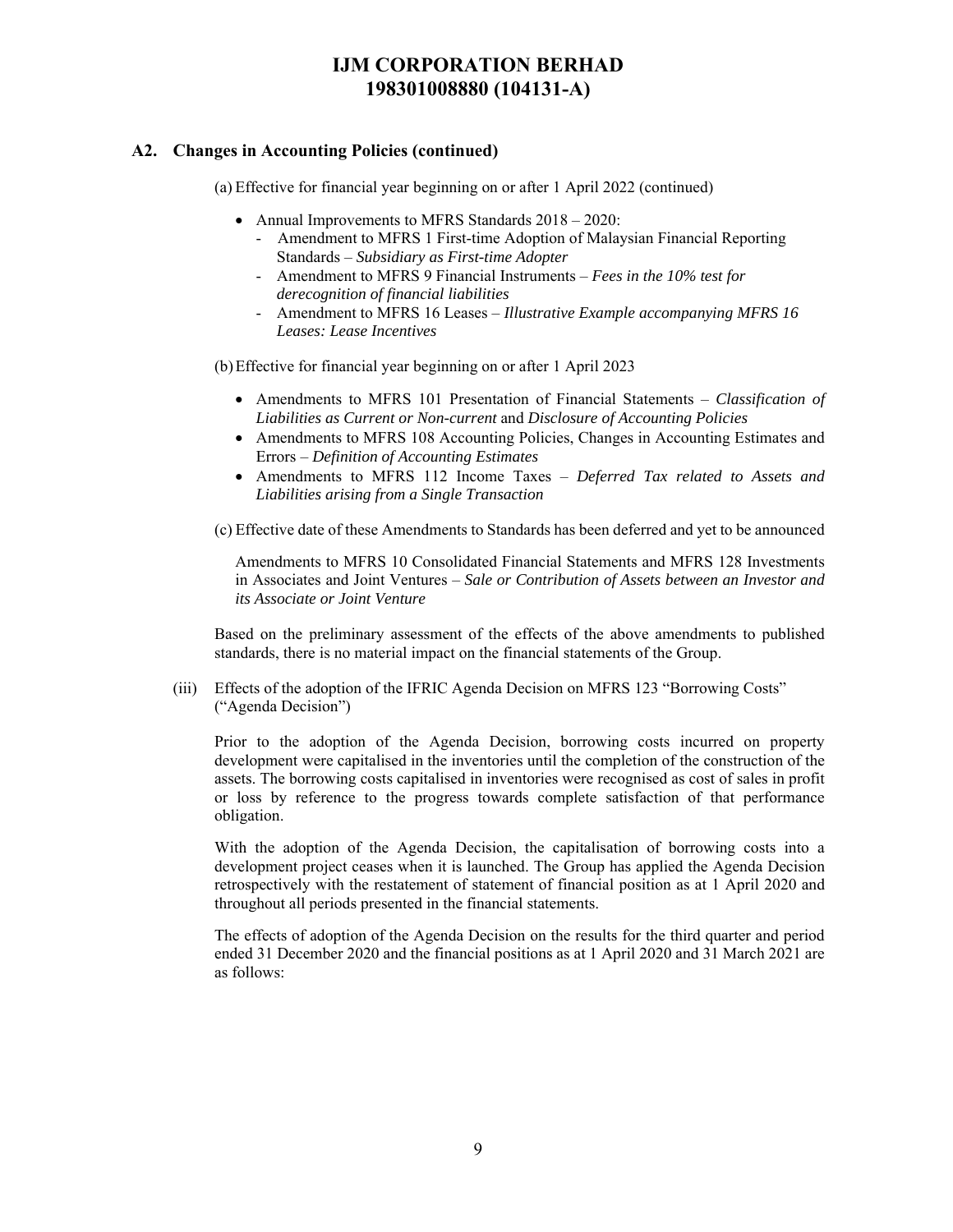# **A2. Changes in Accounting Policies (continued)**

(a) Reconciliation of Statement of Comprehensive Income for the quarter ended 31 December 2020

|                                                    | Pre-adoption of | <b>Effects of adoption</b> | Post-adoption |
|----------------------------------------------------|-----------------|----------------------------|---------------|
|                                                    | Agenda          | of Agenda                  | of Agenda     |
|                                                    | Decision        | Decision                   | Decision      |
|                                                    | <b>RM'000</b>   | <b>RM'000</b>              | <b>RM'000</b> |
| Quarter ended 31 December 2020                     |                 |                            |               |
| Continuing operations                              |                 |                            |               |
| Revenue                                            | 1,441,268       |                            | 1,441,268     |
| Cost of sales                                      | (1, 196, 056)   | 1,574                      | (1, 194, 482) |
| Gross profit                                       | 245,212         |                            | 246,786       |
| Other operating income                             | 56,810          |                            | 56,810        |
| Foreign exchange differences                       | 23,276          |                            | 23,276        |
| Tendering, selling and distribution expenses       | (11,003)        |                            | (11,003)      |
| Administrative expenses                            | (63,879)        |                            | (63, 879)     |
| Other operating expenses                           | (19,936)        |                            | (19, 936)     |
|                                                    | 230,480         |                            | 232,054       |
| Finance cost                                       | (46, 024)       | 1,723                      |               |
|                                                    |                 |                            | (44, 301)     |
|                                                    | 184,456         |                            | 187,753       |
| Share of losses of associates                      | (8, 224)        |                            | (8, 224)      |
| Share of profits of joint ventures                 | 3,450           | (715)                      | 2,735         |
| Profit before taxation                             | 179,682         |                            | 182,264       |
| Income tax expense                                 | (43, 766)       | (792)                      | (44, 558)     |
| Profit from continuing operations                  | 135,916         |                            | 137,706       |
| Loss from discontinued operation                   | 70,180          |                            | 70,180        |
|                                                    | 206,096         |                            | 207,886       |
| Other comprehensive income                         | 27,667          |                            | 27,667        |
|                                                    | 233,763         |                            | 235,553       |
| Net profit/(loss) attributable to:                 |                 |                            |               |
| Continuing operations                              |                 |                            |               |
| Owners of the Company                              | 107,076         | 1,844                      | 108,920       |
| Perpetual Sukuk                                    | 11,802          |                            | 11,802        |
| Non-controlling interests                          | 17,038          | (54)                       | 16,984        |
|                                                    | 135,916         |                            | 137,706       |
| Discontinued operation                             |                 |                            |               |
| Owners of the Company                              | 37,423          |                            | 37,423        |
| Perpetual Sukuk                                    |                 |                            |               |
| Non-controlling interests                          | 32,757          |                            | 32,757        |
|                                                    |                 |                            |               |
|                                                    | 70,180          |                            | 70,180        |
|                                                    |                 |                            |               |
| Total comprehensive income/(loss) attributable to: |                 |                            |               |
| Continuing operations                              |                 |                            |               |
| Owners of the Company                              | 111,096         | 1,844                      | 112,940       |
| Perpetual Sukuk                                    | 11,802          |                            | 11,802        |
| Non-controlling interests                          | 17,539          | (54)                       | 17,485        |
|                                                    | 140,437         |                            | 142,227       |
| Discontinued operation                             |                 |                            |               |
| Owners of the Company                              | 50,566          |                            | 50,566        |
| Perpetual Sukuk                                    |                 |                            |               |
| Non-controlling interests                          | 42,760          |                            | 42,760        |
|                                                    | 93,326          |                            | 93,326        |
|                                                    |                 |                            |               |
| Earnings/(losses) per share (sen):                 |                 |                            |               |
| Continuing operations                              |                 |                            |               |
| Basic                                              | 2.95            |                            | 3.00          |
| <b>Fully Diluted</b>                               | 2.95            |                            | 3.00          |
| Discontinued operation                             |                 |                            |               |
|                                                    |                 |                            |               |
| Basic                                              | 1.03            |                            | 1.03          |
| <b>Fully Diluted</b>                               | 1.03            |                            | 1.03          |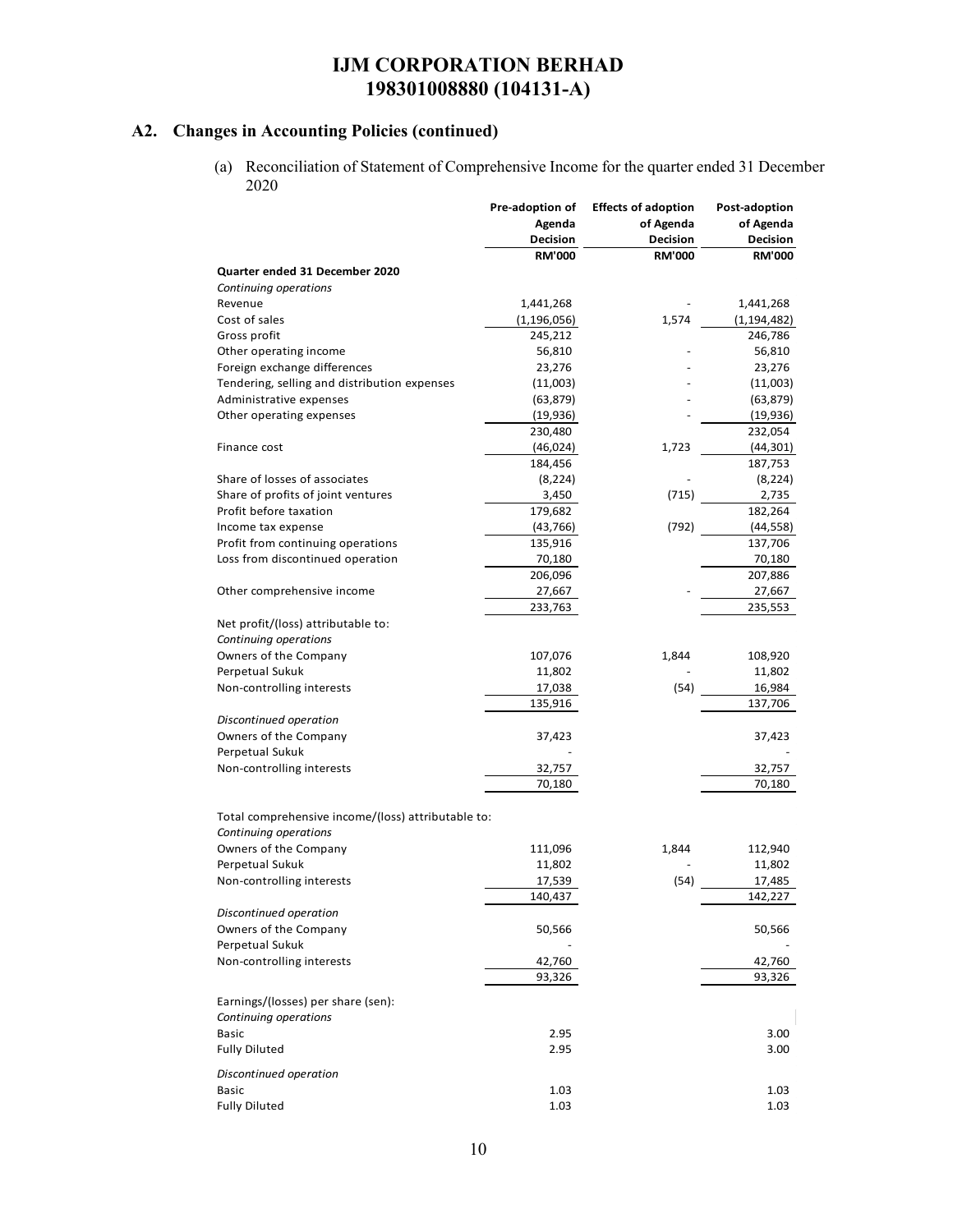### **A2. Changes in Accounting Policies (continued)**

(b) Reconciliation of Statement of Comprehensive Income for the period ended 31 December 2020

|                                              | Pre-adoption of | <b>Effects of adoption</b> | Post-adoption |
|----------------------------------------------|-----------------|----------------------------|---------------|
|                                              | Agenda          | of Agenda                  | of Agenda     |
|                                              | Decision        | Decision                   | Decision      |
|                                              | <b>RM'000</b>   | <b>RM'000</b>              | <b>RM'000</b> |
| Period ended 31 December 2020                |                 |                            |               |
| Continuing operations                        |                 |                            |               |
| Revenue                                      | 3,332,424       |                            | 3,332,424     |
| Cost of sales                                | (2,766,259)     | 9,128                      | (2,757,131)   |
| Gross profit                                 | 566,165         |                            | 575,293       |
| Other operating income                       | 162,738         |                            | 162,738       |
| Foreign exchange differences                 | 32,589          |                            | 32,589        |
| Tendering, selling and distribution expenses | (24, 964)       |                            | (24, 964)     |
| Administrative expenses                      | (172, 239)      |                            | (172, 239)    |
| Other operating expenses                     | (52, 783)       |                            | (52, 783)     |
|                                              | 511,506         |                            | 520,634       |
| Finance cost                                 | (143, 830)      | (2,830)                    | (146, 660)    |
|                                              | 367,676         |                            | 373,974       |
| Share of losses of associates                | (46, 988)       |                            | (46,988)      |
| Share of losses of joint ventures            | 957             | (2,402)                    | (1, 445)      |
| Profit before taxation                       | 321,645         |                            | 325,541       |
| Income tax expense                           | (97, 785)       | (1, 513)                   | (99, 298)     |
| Profit from continuing operations            | 223,860         |                            | 226,243       |
| Profit from discontinued operation           | 154,903         |                            | 154,903       |
|                                              | 378,763         |                            | 381,146       |
| Other comprehensive income                   | 72,583          |                            | 72,583        |
|                                              | 451,346         |                            | 453,729       |
| Net profit attributable to:                  |                 |                            |               |
| Continuing operations                        |                 |                            |               |
| Owners of the Company                        | 162,297         | 2,470                      | 164,767       |
| Perpetual Sukuk                              | 35,058          |                            | 35,058        |
| Non-controlling interests                    | 26,505          | (87)                       | 26,418        |
|                                              | 223,860         |                            | 226,243       |
| Discontinued operation                       |                 |                            |               |
| Owners of the Company                        | 82,988          |                            | 82,988        |
| Perpetual Sukuk                              |                 |                            |               |
| Non-controlling interests                    | 71,915          |                            | 71,915        |
|                                              | 154,903         |                            | 154,903       |
|                                              |                 |                            |               |
| Total comprehensive income attributable to:  |                 |                            |               |
| Continuing operations                        |                 |                            |               |
| Owners of the Company                        | 174,464         | 2,470                      | 176,934       |
| Perpetual Sukuk                              | 35,058          |                            | 35,058        |
| Non-controlling interests                    | 27,429          | (87)                       | 27,342        |
|                                              | 236,951         |                            | 239,334       |
| Discontinued operation                       |                 |                            |               |
| Owners of the Company                        | 116,936         |                            | 116,936       |
| Perpetual Sukuk                              |                 |                            |               |
| Non-controlling interests                    | 97,459          |                            | 97,459        |
|                                              | 214,395         |                            | 214,395       |
|                                              |                 |                            |               |
| Earnings per share (sen):                    |                 |                            |               |
| Continuing operations                        |                 |                            |               |
| <b>Basic</b>                                 | 4.47            |                            | 4.54          |
| <b>Fully Diluted</b>                         | 4.47            |                            | 4.54          |
| Discontinued operation                       |                 |                            |               |
| <b>Basic</b>                                 | 2.29            |                            | 2.29          |
| <b>Fully Diluted</b>                         | 2.28            |                            | 2.28          |
|                                              |                 |                            |               |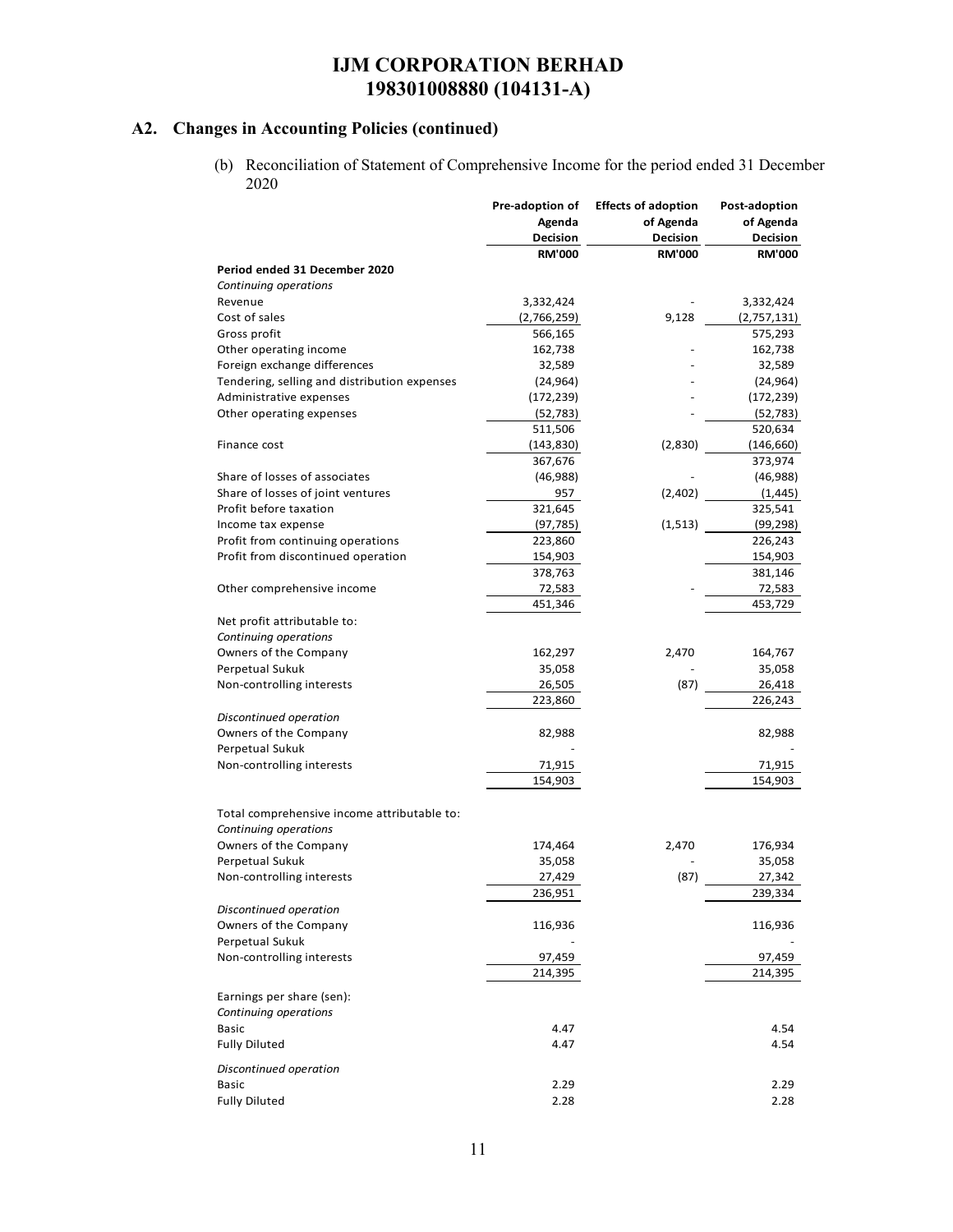### **A2. Changes in Accounting Policies (continued)**

(c) Reconciliation of Statement of Financial Position as at 1 April 2020

|                              | Pre-adoption of<br>Agenda<br><b>Decision</b> | <b>Effects of adoption</b><br>of Agenda<br><b>Decision</b> | Post-adoption<br>of Agenda<br>Decision |
|------------------------------|----------------------------------------------|------------------------------------------------------------|----------------------------------------|
|                              | <b>RM'000</b>                                | <b>RM'000</b>                                              | <b>RM'000</b>                          |
| As at 1 April 2020           |                                              |                                                            |                                        |
| Total equity                 |                                              |                                                            |                                        |
| Other equity                 | 6,850,478                                    |                                                            | 6,850,478                              |
| Retained pofits              | 3,600,358                                    | (8, 329)                                                   | 3,592,029                              |
| Non-controlling interests    | 1,192,770                                    | (1, 564)                                                   | 1,191,206                              |
|                              | 11,643,606                                   |                                                            | 11,633,713                             |
| Non-current liabilities      | 5,564,022                                    |                                                            | 5,564,022                              |
| Deferred income              | 70,355                                       |                                                            | 70,355                                 |
| Total equity and liabilities | 17,277,983                                   |                                                            | 17,268,090                             |
|                              |                                              |                                                            |                                        |
| Non-current assets           |                                              |                                                            |                                        |
| Joint ventures               | 852,370                                      | (1,502)                                                    | 850,868                                |
| Deferred tax assets          | 447,287                                      | 2,650                                                      | 449,937                                |
| Other non-current assets     | 9,389,159                                    |                                                            | 9,389,159                              |
|                              | 10,688,816                                   |                                                            | 10,689,964                             |
| Current assets               |                                              |                                                            |                                        |
| Inventories                  | 7,687,014                                    | (11, 041)                                                  | 7,675,973                              |
| Other current assets         | 5,077,437                                    |                                                            | 5,077,437                              |
|                              | 12,764,451                                   |                                                            | 12,753,410                             |
| <b>Current liabilities</b>   |                                              |                                                            |                                        |
| Trade and other payables     | 3,130,999                                    |                                                            | 3,130,999                              |
| Other current liabilities    | 3,044,285                                    |                                                            | 3,044,285                              |
|                              | 6,175,284                                    |                                                            | 6,175,284                              |
| Net current assets           | 6,589,167                                    |                                                            | 6,578,126                              |
|                              | 17,277,983                                   |                                                            | 17,268,090                             |

(d) Reconciliation of Statement of Financial Position as at 31 March 2021

|                              | Pre-adoption of | <b>Effects of adoption</b> | Post-adoption   |
|------------------------------|-----------------|----------------------------|-----------------|
|                              | Agenda          | of Agenda                  | of Agenda       |
|                              | <b>Decision</b> | <b>Decision</b>            | <b>Decision</b> |
|                              | <b>RM'000</b>   | <b>RM'000</b>              | <b>RM'000</b>   |
| As at 31 March 2021          |                 |                            |                 |
| Total equity                 |                 |                            |                 |
| Other equity                 | 6,903,870       |                            | 6,903,870       |
| Retained pofits              | 3,922,958       | (6, 128)                   | 3,916,830       |
| Non-controlling interests    | 1,369,311       | (1,607)                    | 1,367,704       |
|                              | 12,196,139      |                            | 12,188,404      |
| Non-current liabilities      | 5,879,958       |                            | 5,879,958       |
| Deferred income              | 271,212         |                            | 271,212         |
| Total equity and liabilities | 18,347,309      |                            | 18,339,574      |
|                              |                 |                            |                 |
| Non-current assets           |                 |                            |                 |
| Joint ventures               | 857,719         | (4, 302)                   | 853,417         |
| Deferred tax assets          | 481,763         | 1,085                      | 482,848         |
| Other non-current assets     | 9,549,560       |                            | 9,549,560       |
|                              | 10,889,042      |                            | 10,885,825      |
|                              |                 |                            |                 |
| Current assets               |                 |                            |                 |
| Inventories                  | 7,346,301       | (4,518)                    | 7,341,783       |
| Other current assets         | 5,258,838       |                            | 5,258,838       |
|                              | 12,605,139      |                            | 12,600,621      |
|                              |                 |                            |                 |
| <b>Current liabilities</b>   |                 |                            |                 |
| Trade and other payables     | 2,932,624       |                            | 2,932,624       |
| Other current liabilities    | 2,214,248       |                            | 2,214,248       |
|                              | 5,146,872       |                            | 5,146,872       |
| Net current assets           | 7,458,267       |                            | 7,453,749       |
|                              | 18,347,309      |                            | 18,339,574      |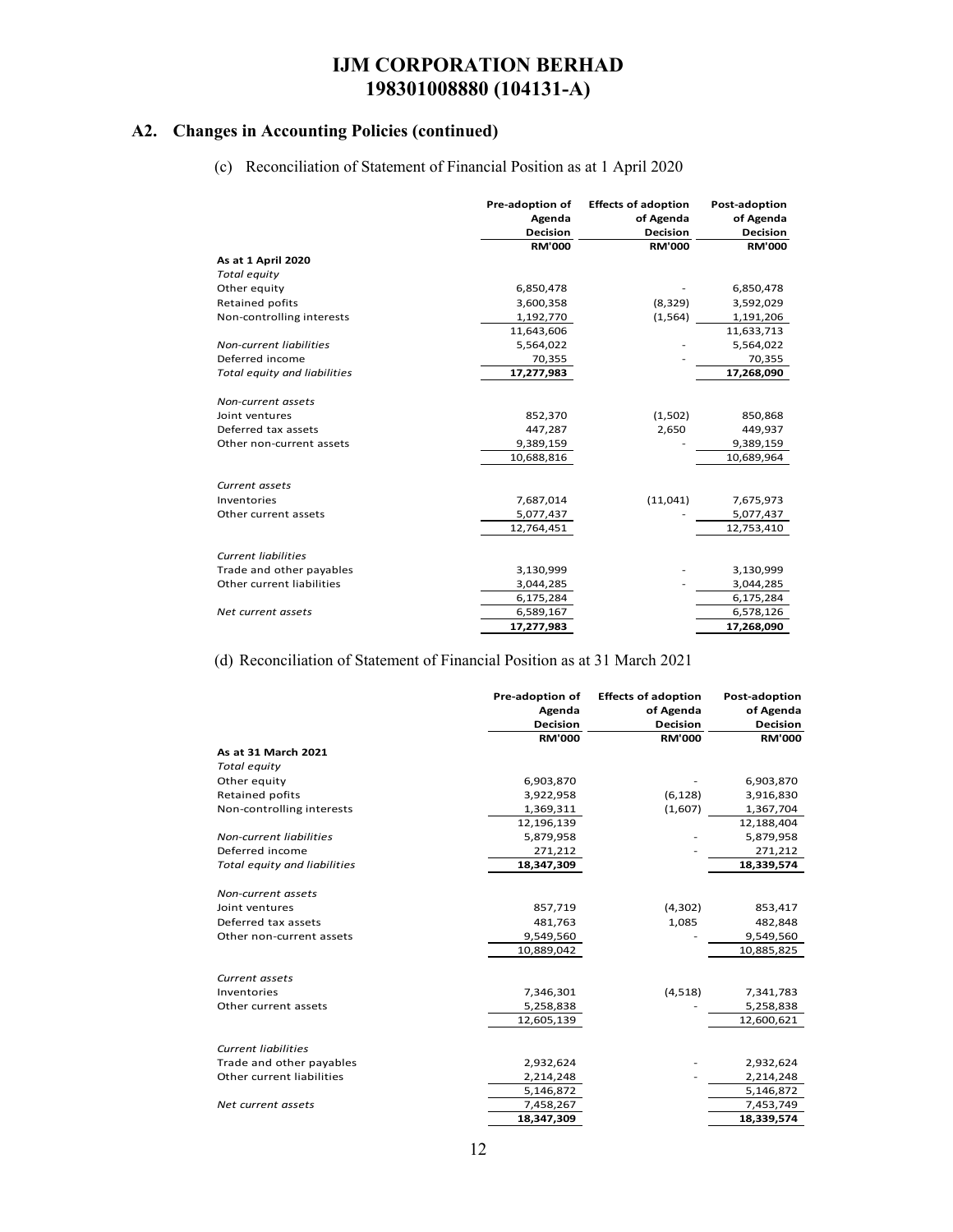#### **A3**. **Auditors' Report on Preceding Annual Financial Statements**

The auditors' report on the financial statements for the financial year ended 31 March 2021 was unmodified.

#### **A4**. **Seasonality or Cyclicality of Operations**

 The Group's operations will not be materially affected by seasonal or cyclical factors following the completion of the disposal of IJM Plantations Berhad in the preceding quarter.

### **A5. Unusual Significant Items**

 There were no items affecting assets, liabilities, equity, net income, or cash flows that were unusual in nature, size or incidence during the financial period ended 31 December 2021 other than the gain of RM632.4 million arising from the disposal of the Company's 56.2% equity interest in IJM Plantations Berhad. Details of the disposal are shown in Note A11(i).

#### **A6. Material Changes in Estimates**

There were no major changes in estimates that have a material effect on the results for the financial period ended 31 December 2021.

#### **A7. Debt and Equity Securities**

- (a) For the financial period ended 31 December 2021, the number of issued and paid-up ordinary shares of the Company was increased from 3,641,119,020 to 3,645,488,520 by way of the issuance of 4,369,500 new ordinary shares arising from the vesting of shares under the Employee Share Grant Plan ("ESGP").
- (b) For the financial period ended 31 December 2021, 62,133,700 ordinary shares were repurchased in the open market at an average price of RM1.80 per share and retained as treasury shares of the Company. There were no cancellations and repayments of debt and equity securities for the financial period ended 31 December 2021.

#### **A8. Dividend Paid**

On 23 July 2021, a single tier second interim dividend of 4 sen per share in respect of the financial year ended 31 March 2021 was paid totalling RM144,421,121.

On 30 December 2021, a single tier first interim dividend and special dividend of 2 sen and 15 sen respectively per share in respect of the financial year ending 31 March 2022 was paid totalling RM606,198,396.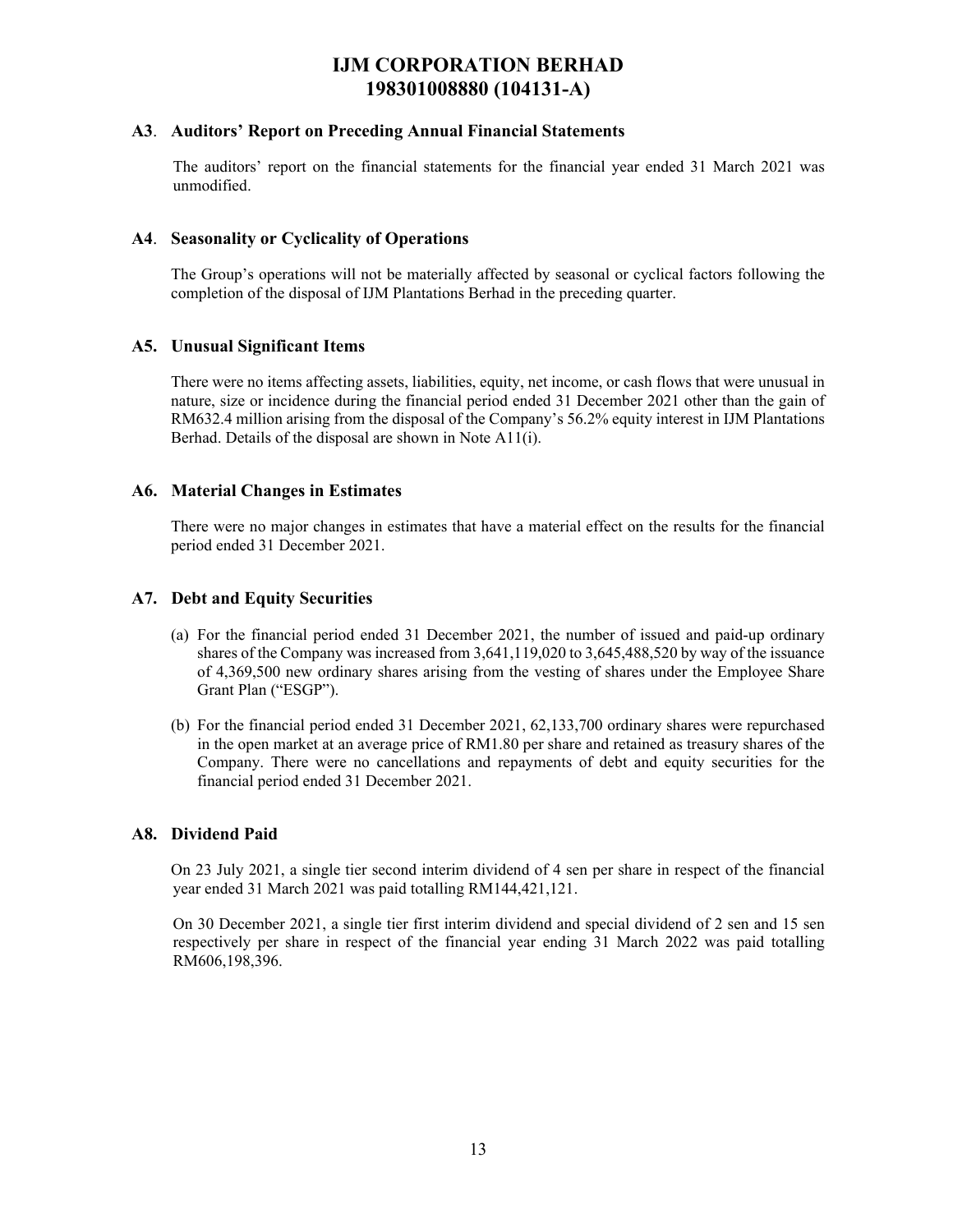# **A9. Segmental Information**

|                                                                | <b>GROUP</b>        |                       |                      | <b>GROUP</b>            |                                  |                      |
|----------------------------------------------------------------|---------------------|-----------------------|----------------------|-------------------------|----------------------------------|----------------------|
|                                                                | 3 months            | 3 months              |                      | 9 months                | 9 months                         |                      |
|                                                                | ended               | ended                 | Change<br>$(+/-)$    | ended                   | ended                            | Change<br>$(+/-)$    |
|                                                                | 31/12/2021          | 31/12/2020            |                      | 31/12/2021              | 31/12/2020                       |                      |
|                                                                | <b>RM'000</b>       | <b>RM'000</b>         | $\frac{0}{0}$        | <b>RM'000</b>           | <b>RM'000</b>                    | $\%$                 |
|                                                                |                     | <b>Restated</b>       |                      |                         | <b>Restated</b>                  |                      |
| <b>External revenue:</b><br><b>Continuing operations</b>       |                     |                       |                      |                         |                                  |                      |
| Construction                                                   | 426,996             | 520,271               | $-17.9%$             | 1,151,729               | 1,381,416                        | $-16.6%$             |
| Property development                                           | 384,014             | 529,760               | $-27.5%$             | 876,921                 | 930,543                          | $-5.8%$              |
| Manufacturing and quarrying                                    | 253,574             | 198,298               | 27.9%                | 627,199                 | 446,269                          | 40.5%                |
| Infrastructure                                                 | 203,367             | 192,823               | 5.5%                 | 520,057                 | 573,670                          | $-9.3%$              |
| Investment and others                                          | 70                  | 116                   | $-39.7%$             | 544                     | 526                              | 3.4%                 |
|                                                                | 1,268,021           | 1,441,268             | $-12.0%$             | 3,176,450               | 3,332,424                        | $-4.7%$              |
| <b>Discontinued operation</b><br>Plantation                    |                     |                       | $-100.0\%$           |                         | 689,312                          | $-31.5%$             |
|                                                                | 1,268,021           | 271,957<br>1,713,225  | $-26.0%$             | 472,512<br>3,648,962    | 4,021,736                        | $-9.3%$              |
|                                                                |                     |                       |                      |                         |                                  |                      |
| Inter-segment revenue:                                         |                     |                       |                      |                         |                                  |                      |
| Construction                                                   | 115,487             | 65,568                | 76.1%                | 205,933                 | 132,788                          | 55.1%                |
| Manufacturing and quarrying                                    | 3,181               | 6,695                 | $-52.5%$             | 10,972                  | 20,603                           | $-46.7%$             |
| Investment and others                                          | 680,281             | 90,889                | 648.5%               | 1,068,316               | 259,801                          | 311.2%               |
|                                                                | 798,949             | 163,152               | 389.7%               | 1,285,221               | 413,192                          | 211.0%               |
|                                                                |                     |                       |                      |                         |                                  |                      |
| <b>Profit/(loss)</b> before taxation:                          |                     |                       |                      |                         |                                  |                      |
| <b>Continuing operations</b>                                   |                     |                       |                      |                         |                                  |                      |
| Construction<br>Property development                           | 33,632<br>61,278    | 40,520<br>74,324      | $-17.0%$<br>$-17.6%$ | 73,102<br>79,183        | 107,797<br>98,191                | $-32.2%$<br>$-19.4%$ |
| Manufacturing and quarrying                                    | 17,165              | 18,953                | $-9.4%$              | 43,304                  | 10,156                           | 326.4%               |
| Infrastructure                                                 | 46,136              | 44,655                | 3.3%                 | 49,602                  | 102,038                          | $-51.4%$             |
| Investment and others                                          | 435                 | 3,812                 | $-88.6%$             | 3,880                   | 7,359                            | $-47.3%$             |
|                                                                | 158,646             | 182,264               | $-13.0%$             | 249,071                 | 325,541                          | $-23.5%$             |
| <b>Discontinued operation</b>                                  |                     |                       |                      |                         |                                  |                      |
| Plantation                                                     |                     | 98,851                | $-100.0\%$           | 781,959                 | 211,718                          | 269.3%               |
|                                                                | 158,646             | 281,115               | $-43.6%$             | 1,031,030               | 537,259                          | 91.9%                |
|                                                                |                     |                       |                      |                         |                                  |                      |
| Earnings/(losses) before interest, tax,                        |                     |                       |                      |                         |                                  |                      |
| depreciation and amortisation:<br><b>Continuing operations</b> |                     |                       |                      |                         |                                  |                      |
| Construction                                                   | 35,889              | 62,922                | $-43.0%$             | 123,069                 | 178,167                          | $-30.9%$             |
| Property development                                           | 90,828              | 81,470                | 11.5%                | 129,519                 | 127,194                          | 1.8%                 |
| Manufacturing and quarrying                                    | 30,085              | 32,531                | $-7.5%$              | 81,271                  | 56,802                           | 43.1%                |
| Infrastructure                                                 | 123,101             | 117,614               | 4.7%                 | 279,646                 | 325,049                          | $-14.0%$             |
| Investment and others                                          | 439                 | 3,823                 | $-88.5%$             | 3,899                   | 7,380<br>694,592                 | $-47.2%$             |
| <b>Discontinued operation</b>                                  | 280,342             | 298,360               |                      | 617,404                 |                                  |                      |
| Plantation                                                     |                     | 133,311               | $-100.0\%$           | 837,989                 | 315,987                          | 165.2%               |
|                                                                | 280.342             | 431,671               | $-35.1%$             | 1,455,393               | 1,010,579                        | 44.0%                |
| Finance Cost                                                   | (44, 394)           | (48, 914)             |                      | (143, 613)              | (161, 337)                       |                      |
| Depreciation and amortisation<br>Profit before taxation        | (77,302)<br>158,646 | (101, 642)<br>281,115 | $-43.6%$             | (280, 750)<br>1,031,030 | (311,983)<br>537,259             | 91.9%                |
|                                                                |                     |                       |                      |                         |                                  |                      |
|                                                                |                     |                       |                      | As at                   | As at                            |                      |
|                                                                |                     |                       |                      | 31/12/2021              | 31/03/2021                       |                      |
| <b>Total Assets:</b>                                           |                     |                       |                      | <b>RM'000</b>           | <b>RM'000</b><br><b>Restated</b> |                      |
| <b>Continuing operations</b>                                   |                     |                       |                      |                         |                                  |                      |
| Construction                                                   |                     |                       |                      | 3,127,491               | 2,341,268                        |                      |
| Property development                                           |                     |                       |                      | 10,500,375              | 10,436,019                       |                      |
| Manufacturing and quarrying                                    |                     |                       |                      | 1,398,351               | 1,469,535                        |                      |
| Infrastructure                                                 |                     |                       |                      | 6,043,860               | 6,137,254                        |                      |
| Investment and others                                          |                     |                       |                      | 138,686                 | 129,280                          |                      |
|                                                                |                     |                       |                      | 21,208,763              | 20,513,356                       |                      |
| <b>Discontinued operation</b><br>Plantation                    |                     |                       |                      |                         | 2,379,205                        |                      |
| Total segment assets                                           |                     |                       |                      | 21,208,763              | 22,892,561                       |                      |
| Unallocated corporate assets                                   |                     |                       |                      | 581,560                 | 593,885                          |                      |
| Consolidated total assets                                      |                     |                       |                      | 21,790,323              | 23,486,446                       |                      |
|                                                                |                     |                       |                      |                         |                                  |                      |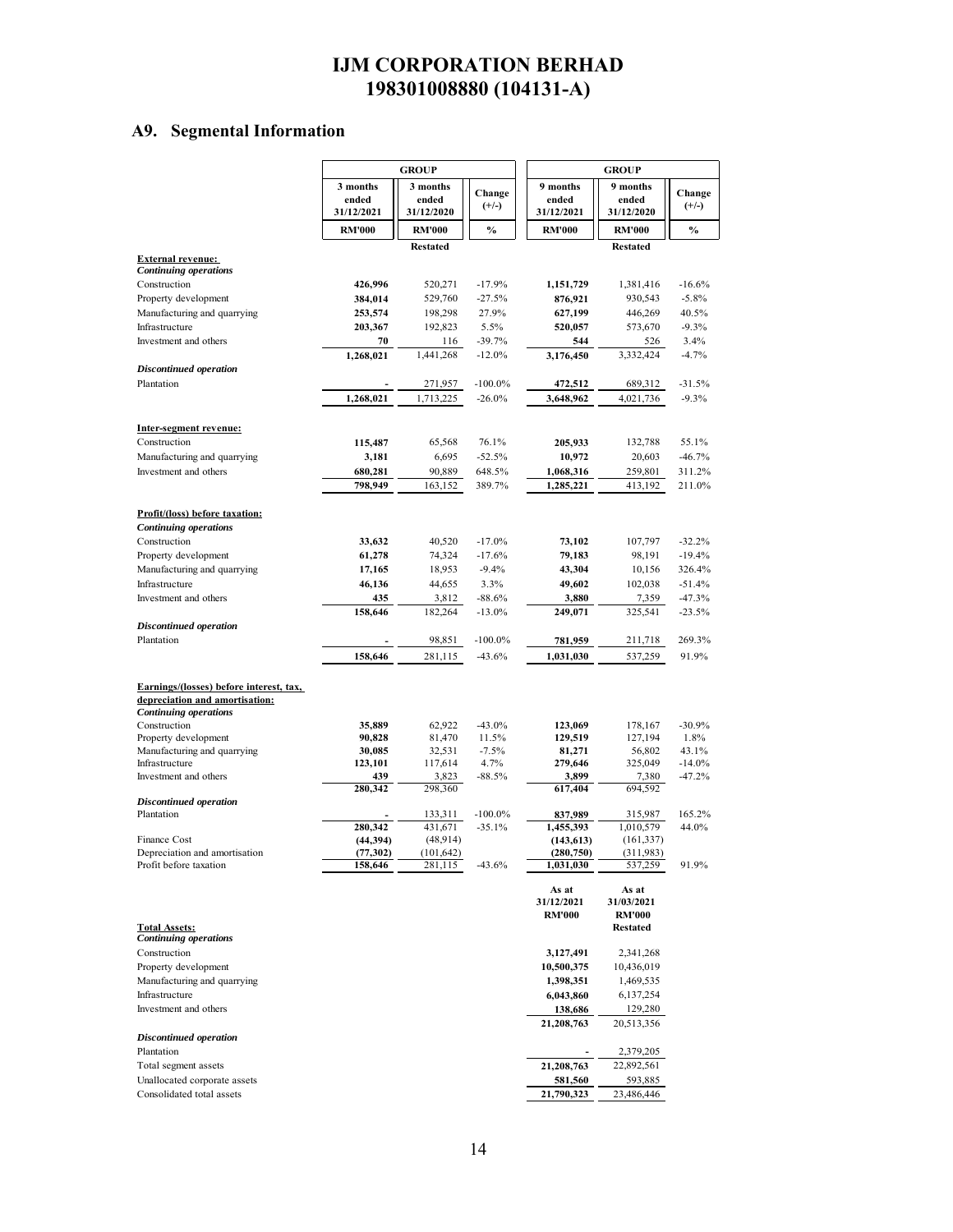### **A9. Segmental Information (continued)**

|                                                                                  | <b>Continuing operations</b>  |                                          |                                               |                                 | Discontinued<br>operation                      |                               |                                    |                               |
|----------------------------------------------------------------------------------|-------------------------------|------------------------------------------|-----------------------------------------------|---------------------------------|------------------------------------------------|-------------------------------|------------------------------------|-------------------------------|
|                                                                                  | Construction<br><b>RM'000</b> | Property<br>development<br><b>RM'000</b> | Manufacturing<br>& Quarrying<br><b>RM'000</b> | Infrastructure<br><b>RM'000</b> | Investment &<br><b>Others</b><br><b>RM'000</b> | <b>Total</b><br><b>RM'000</b> | <b>Plantation</b><br><b>RM'000</b> | <b>Total</b><br><b>RM'000</b> |
| 3 months ended 31/12/2021                                                        |                               |                                          |                                               |                                 |                                                |                               |                                    |                               |
| Revenue from contract with<br>customers<br>Timing of revenue recognition:        |                               |                                          |                                               |                                 |                                                |                               |                                    |                               |
| - At a point in time                                                             | 8,409                         | 158,206                                  | 244,790                                       |                                 | $\overline{\phantom{a}}$                       | 411,405                       |                                    | 411,405                       |
| - Over time                                                                      | 418,587                       | 224,487                                  | 7,661                                         | 194,140                         | 32                                             | 844,907                       |                                    | 844,907                       |
|                                                                                  | 426,996                       | 382,693                                  | 252,451                                       | 194,140                         | 32                                             | 1,256,312                     |                                    | 1,256,312                     |
| Revenue from other sources                                                       |                               | 1,321                                    | 1,123                                         | 9,227                           | 38                                             | 11,709                        | $\overline{a}$                     | 11,709                        |
| <b>Total revenue</b>                                                             | 426,996                       | 384,014                                  | 253,574                                       | 203,367                         | 70                                             | 1,268,021                     | $\overline{a}$                     | 1,268,021                     |
| 9 months ended 31/12/2021                                                        |                               |                                          |                                               |                                 |                                                |                               |                                    |                               |
| <b>Revenue from contract with</b><br>customers                                   |                               |                                          |                                               |                                 |                                                |                               |                                    |                               |
| Timing of revenue recognition:                                                   |                               |                                          |                                               |                                 |                                                |                               |                                    |                               |
| - At a point in time                                                             | 17,665                        | 340,972                                  | 600,693                                       |                                 |                                                | 959,330                       | 472,512                            | 1,431,842                     |
| - Over time                                                                      | 1,134,064                     | 522,703                                  | 22,998                                        | 493,121                         | 125<br>125                                     | 2,173,011                     |                                    | 2,173,011                     |
| <b>Revenue from other sources</b>                                                | 1,151,729                     | 863,675                                  | 623,691                                       | 493,121                         | 419                                            | 3,132,341                     | 472,512                            | 3,604,853                     |
| <b>Total revenue</b>                                                             | 1,151,729                     | 13,246<br>876,921                        | 3,508<br>627,199                              | 26,936<br>520,057               | 544                                            | 44,109<br>3,176,450           | 472,512                            | 44,109<br>3,648,962           |
|                                                                                  |                               |                                          |                                               |                                 |                                                |                               |                                    |                               |
| 3 months ended 31/12/2020                                                        |                               |                                          |                                               |                                 |                                                |                               |                                    |                               |
| <b>Revenue from contract with</b><br>customers                                   |                               |                                          |                                               |                                 |                                                |                               |                                    |                               |
| Timing of revenue recognition:                                                   |                               |                                          |                                               |                                 |                                                |                               |                                    |                               |
| - At a point in time<br>- Over time                                              | 5,154                         | 115,701<br>405,549                       | 196,086                                       | 186,402                         | $\overline{a}$<br>20                           | 316,941                       | 271,450<br>507                     | 588,391                       |
|                                                                                  | 515,117<br>520,271            |                                          | 1,237                                         | 186,402                         | 20                                             | 1,108,325                     | 271,957                            | 1,108,832                     |
| <b>Revenue from other sources</b>                                                |                               | 521,250<br>8,510                         | 197,323<br>975                                | 6,421                           | 96                                             | 1,425,266<br>16,002           |                                    | 1,697,223<br>16,002           |
| <b>Total revenue</b>                                                             | 520,271                       | 529,760                                  | 198,298                                       | 192,823                         | 116                                            | 1,441,268                     | 271,957                            | 1,713,225                     |
| 9 months ended 31/12/2020                                                        |                               |                                          |                                               |                                 |                                                |                               |                                    |                               |
| <b>Revenue from contract with</b><br>customers<br>Timing of revenue recognition: |                               |                                          |                                               |                                 |                                                |                               |                                    |                               |
| - At a point in time                                                             | 9,464                         | 219,468                                  | 440,608                                       |                                 | ÷,                                             | 669,540                       | 688,085                            | 1,357,625                     |
| - Over time                                                                      | 1,371,952                     | 685,340                                  | 2,809                                         | 543,318                         | 82                                             | 2,603,501                     | 1,227                              | 2,604,728                     |
|                                                                                  | 1,381,416                     | 904,808                                  | 443,417                                       | 543,318                         | 82                                             | 3,273,041                     | 689,312                            | 3,962,353                     |
| <b>Revenue from other sources</b>                                                |                               | 25,735                                   | 2,852                                         | 30,352                          | 444                                            | 59,383                        |                                    | 59,383                        |
| <b>Total revenue</b>                                                             | 1,381,416                     | 930,543                                  | 446,269                                       | 573,670                         | 526                                            | 3,332,424                     | 689,312                            | 4,021,736                     |
|                                                                                  |                               |                                          |                                               |                                 |                                                |                               |                                    |                               |

### **A10. Carrying Amount of Revalued Property, Plant and Equipment**

The carrying amounts of property, plant and equipment have been brought forward without amendments from the audited financial statements for the financial year ended 31 March 2021.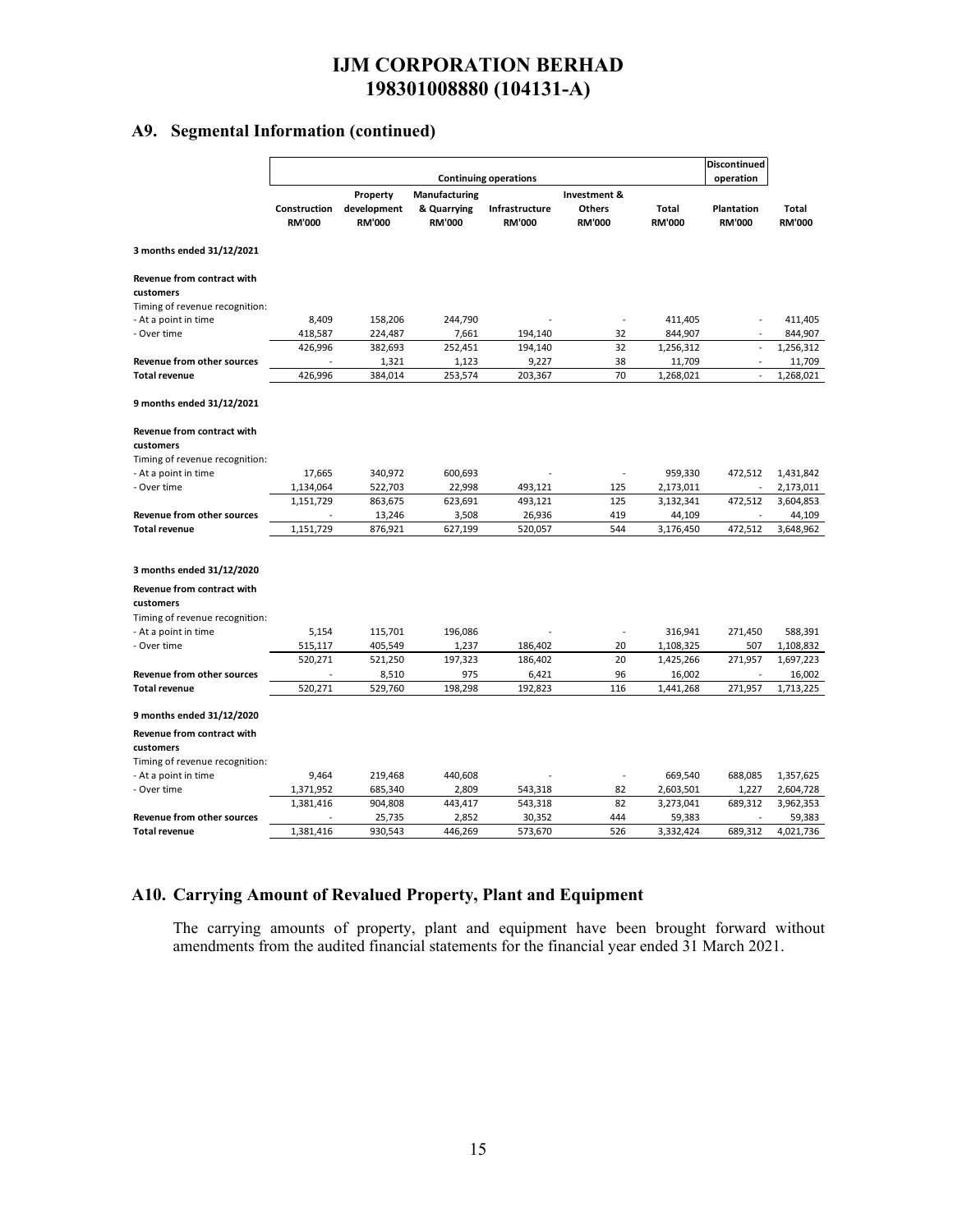### **A11. Changes in the Composition of the Group**

During the current financial period, the following changes in composition were effected:

(i) On 9 June 2021, the Company received an offer letter from Kuala Lumpur Kepong Berhad ("KLK") proposing to purchase 494,865,786 shares of IJM Plantations Berhad ("IJMP"), representing the Company's entire 56.2% equity interests in IJMP for a cash consideration of RM1,534,083,937. The Company accepted the offer letter on 11 June 2021 and on the same date entered into a conditional Share Sale and Purchase Agreement ("SPA") with KLK. The disposal was completed on 6 September 2021. Following the completion of the disposal, IJMP ceased to be a subsidiary of the Company.

| Details of the disposal were as follows:                     |               |
|--------------------------------------------------------------|---------------|
|                                                              | At date of    |
|                                                              | disposal      |
|                                                              | <b>RM'000</b> |
| Non-current assets                                           |               |
| Property, plant and equipment                                | 1,567,906     |
| Right-of-use assets                                          | 227,327       |
| Associates                                                   | 23,571        |
| Long term receivables                                        | 165,631       |
| Deferred tax assets                                          | 4,205         |
| Inventories                                                  | 5,477         |
|                                                              | 1,994,117     |
| <b>Current assets</b>                                        |               |
| <b>Inventories</b>                                           |               |
| Produce growing on bearer plants                             | 94,468        |
| Trade and other receivables                                  | 26,707        |
| Tax recoverable                                              | 88,214        |
|                                                              | 7,888         |
| Deposits, cash and bank balances                             | 165,062       |
|                                                              | 382,339       |
| <b>Non-current liabilities</b>                               |               |
| Term loans                                                   | 419,311       |
| Lease liabilities                                            | 20,552        |
| Deferred tax liabilities                                     | 70.092        |
| <b>Retirement benefits</b>                                   | 22,515        |
|                                                              | 532,470       |
| <b>Current liabilities</b>                                   |               |
| Trade and other payables                                     | 105,568       |
| Derivative financial instruments                             | 239           |
| Lease liabilities                                            | 1,208         |
| Borrowings                                                   | 208,598       |
| <b>Current tax liabilities</b>                               | 15,786        |
|                                                              | 331,399       |
| Net assets                                                   | 1,512,587     |
| Less: Non-controlling interests share of net assets          | (663, 671)    |
| Net assets disposed of                                       | 848,916       |
| Transfer from foreign exchange reserve                       | 48,779        |
| Total net disposal proceeds (net of expenses of RM4 million) | 1,530,084     |
| Gain on disposal of subsidiary                               | 632,389       |
|                                                              |               |
| The net cash flows on disposal is determined as follows:     |               |
| Total net disposal proceeds (net of expenses of RM4 million) | 1,530,084     |
| Cash and cash equivalents of a subsidiary disposed of        | (165,062)     |
| Cash inflow to the Group on disposal                         | 1,365,022     |
|                                                              |               |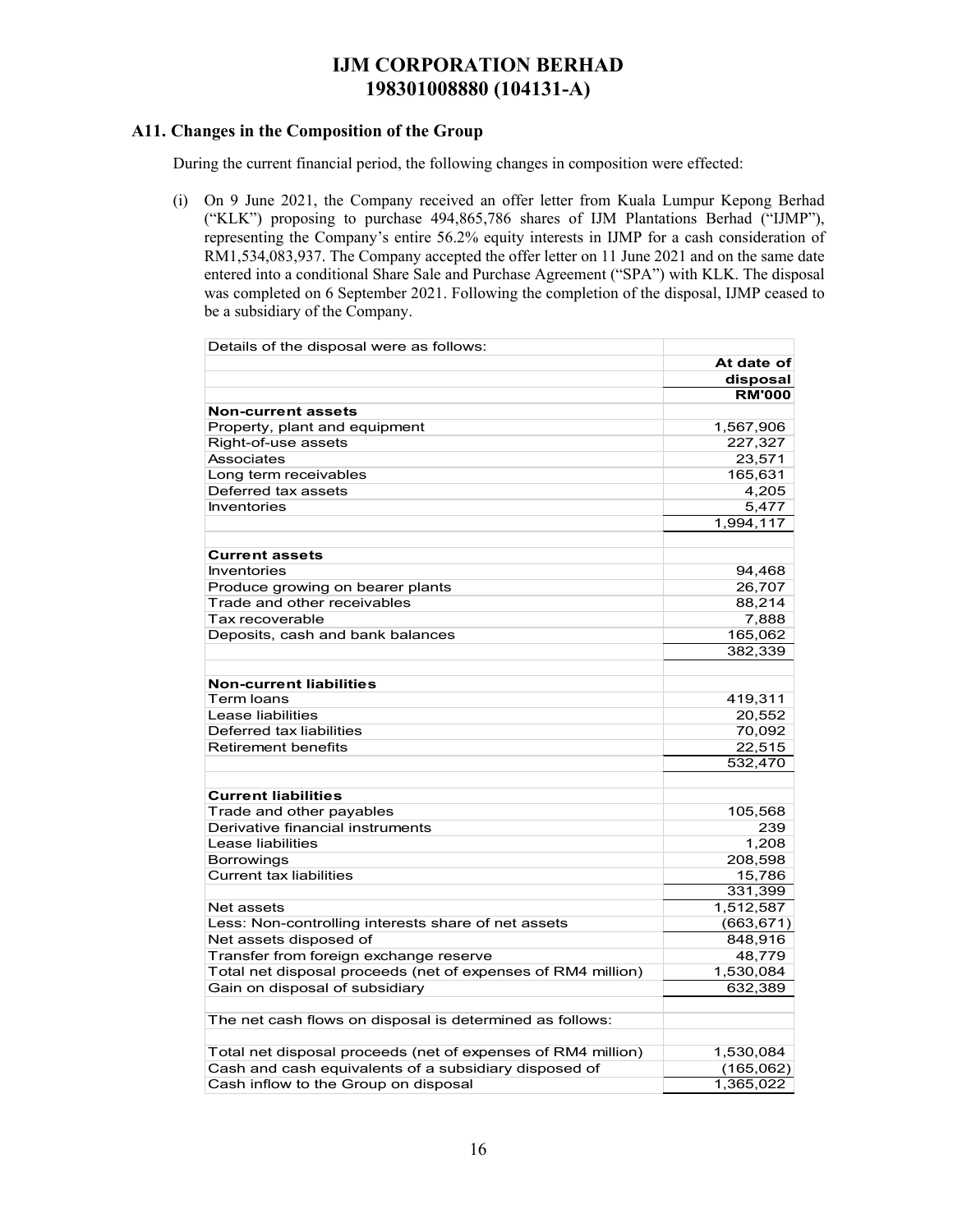### **A11. Changes in the Composition of the Group (continued)**

(ii) On 15 March 2021, the Company entered into a share sale agreement to dispose 1,100,000 ordinary shares of RM1 each, representing 55% equity interests in Kemena Industries Sdn Bhd ("KISB") to Kemena Global Sdn Bhd for a total cash consideration of RM18.1 million. As at 31 March 2021, the transaction satisfied the criteria in MFRS 5 "Non-Current Assets Held for Sale and Discontinued Operations" and therefore the assets and liabilities were reclassified as assets and liabilities of disposal group classified as held for sale. The disposal was completed on 31 August 2021. Following the completion of the disposal, KISB ceased to be a subsidiary of the Company.

| Details of the disposal were as follows:                  |               |
|-----------------------------------------------------------|---------------|
|                                                           | At date of    |
|                                                           | disposal      |
|                                                           | <b>RM'000</b> |
| Assets of disposal group classified as held for sale      |               |
| Property, plant and equipment                             | 6,366         |
| Right-of-use assets                                       | 879           |
| Investment properties                                     | 171           |
| <b>Inventories</b>                                        | 4,048         |
| Trade and other receivables                               | 8,212         |
| Deposits, cash and bank balances                          | 3,491         |
|                                                           | 23,167        |
|                                                           |               |
| Liabilities of disposal group classified as held for sale |               |
| Deferred tax liabilities                                  | 511           |
| Trade and other payables                                  | 2,534         |
| <b>Current tax liabilities</b>                            | 148           |
|                                                           | 3,193         |
| Net assets                                                | 19,974        |
| Less: Non-controlling interests share of net assets       | (8,839)       |
| Net assets disposed of                                    | 11,135        |
| Disposal proceeds                                         | 18,110        |
| Gain on disposal of subsidiary                            | 6,975         |
|                                                           |               |
| The net cash flows on disposal is determined as follows:  |               |
|                                                           |               |
| Total disposal proceeds                                   | 18,110        |
| Cash and cash equivalents of a subsidiary disposed of     | (3, 491)      |
| Cash inflow to the Group on disposal                      | 14,619        |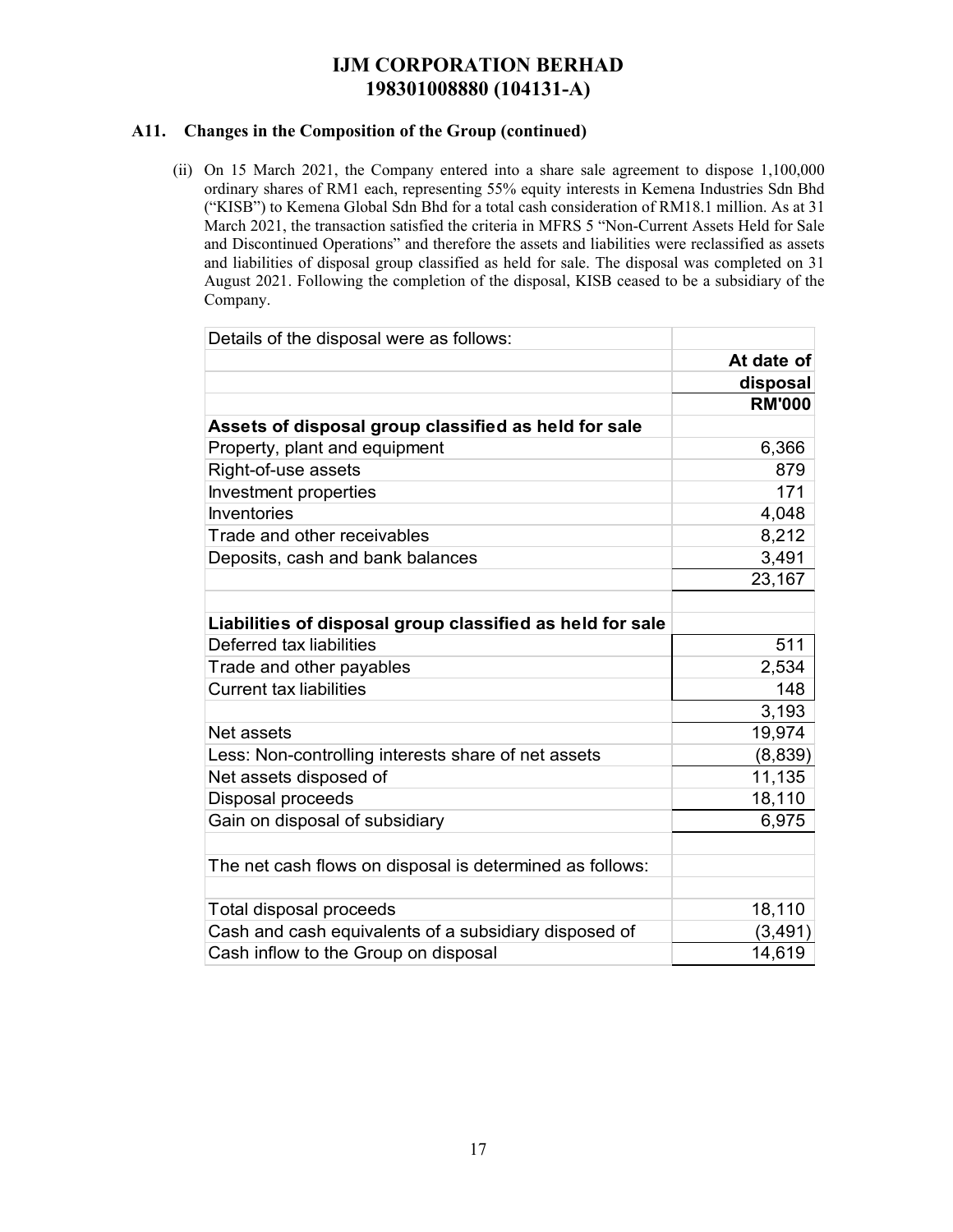### **A12. Net cash flows attributable to discontinued operation**

|                                                            | 5 months<br>ended<br>31/08/21<br><b>RM'000</b> | 9 months<br>ended<br>31/12/20<br><b>RM'000</b> |
|------------------------------------------------------------|------------------------------------------------|------------------------------------------------|
| Net cash flow from operating activities                    | 133,808                                        | 158,214                                        |
| Net cash flow from investing activities                    | (28, 830)                                      | (41, 397)                                      |
| Net cash flow from financing activities                    | (158, 024)                                     | (30, 952)                                      |
| Total cash flows attributable to<br>discontinued operation | (53,046)                                       | 85,865                                         |

### **A13. Contingent Liabilities**

The changes in contingent liabilities are summarised as follows:-

| Balance as at 31 March 2021    | <b>RM'000</b><br>4.970 |
|--------------------------------|------------------------|
| - Exchange differences         | (70)                   |
| Balance as at 31 December 2021 | 4.900                  |

### **A14. Capital Commitments**

Capital commitments not provided for in the financial statements as at 31 December 2021 are as follows:

|                                              | <b>RM'000</b> |
|----------------------------------------------|---------------|
| Approved and contracted for                  | 27,751        |
| Approved but not contracted for              | 63,554        |
|                                              | 91,305        |
| Analysed as follows:                         |               |
| - Purchases of property, plant and equipment | 76,113        |
| - Purchases of development land              | 2,051         |
| - Concession assets                          | 12,231        |
| - Investment properties                      | 910           |
|                                              | 91,305        |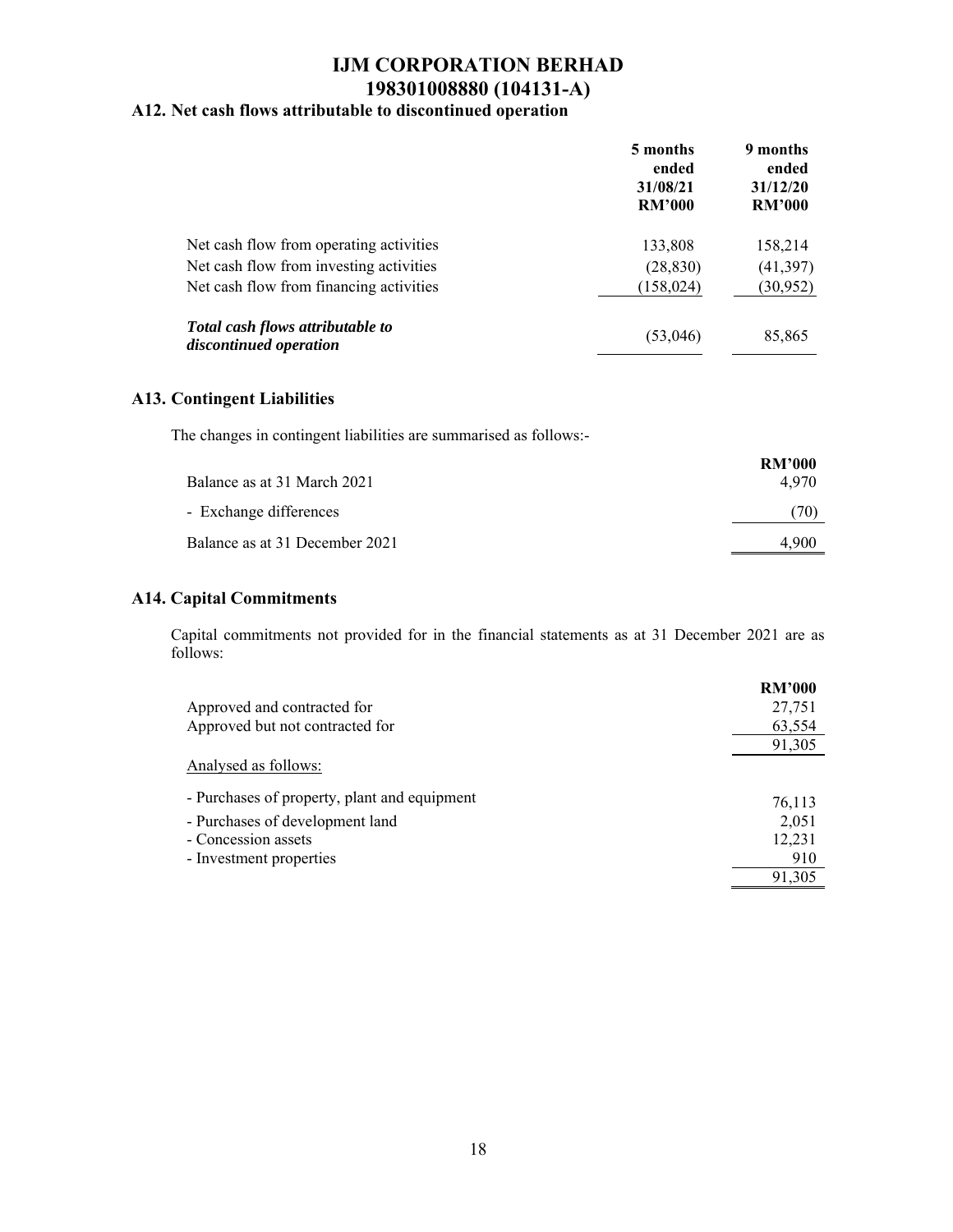### **A15. Significant events subsequent to the date of statement of financial position**

There were no significant events subsequent to the date of the statement of financial position.

#### **A16. Fair Value of Financial Instruments**

The following hierarchies were applied to determine the fair value of all the financial instruments carried at fair value:

- (a) Level 1: quoted prices (unadjusted) in active markets for identical assets or liabilities.
- (b) Level 2: inputs other than quoted prices included within Level 1 that are observable for the asset or liability, either directly or indirectly.
- (c) Level 3: inputs for the asset or liability that are not based on observable market data (unobservable inputs).

|                                                                                            |                          |         | As at 31 December 2021 |         |
|--------------------------------------------------------------------------------------------|--------------------------|---------|------------------------|---------|
|                                                                                            | Level 1                  | Level 2 | Level 3                | Total   |
|                                                                                            | RM'000                   | RM'000  | RM'000                 | RM'000  |
| Non-Current Asset:<br>Financial assets at fair value through other<br>comprehensive income |                          |         | 3,665                  | 3,665   |
| <b>Current Asset:</b><br>Financial assets at fair value through profit or loss             | 602,599                  |         |                        | 602,599 |
| Current Liability:<br>Derivative financial instruments                                     | $\overline{\phantom{0}}$ | (4,002) |                        | (4,002) |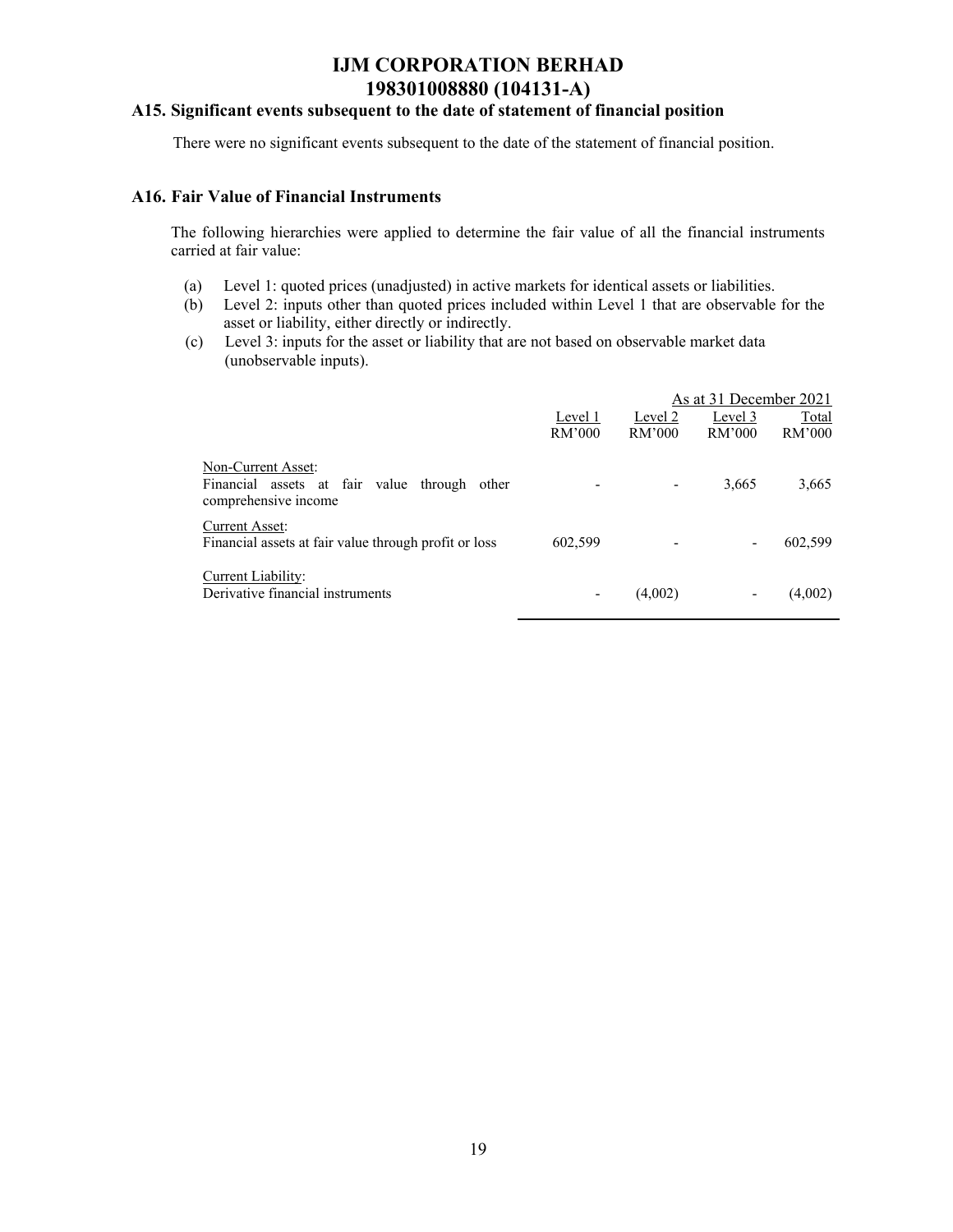### **B Bursa Securities Listing Requirements (Part A of Appendix 9B)**

### **B1. Detailed Analysis of Performance of all Operating Segments**

The Malaysian government has implemented various forms of movement control orders (MCO) since March 2020, which have materially affected the Group's business operations. Some of the other foreign countries in which the Group operates have had similar restrictions. During the financial year, a nationwide total lockdown was introduced between June 2021 to September 2021.

The Group recorded operating revenue of RM1,268.0 million and RM3,176.5 million for 3Q FY2022 and 9m FY2022 respectively, a decrease of 12.0% and 4.7% as compared to 3Q FY2021 and 9m FY2021 respectively (excluding the results of discontinued operation). The Group recorded pre-tax profit of RM158.6 million and RM249.1 million for 3Q FY2022 and 9m FY2022 respectively, a decrease of 13.0% and 23.5% as compared to 3Q FY2021 and 9m FY2021 respectively (excluding the results of discontinued operation).

| <b>Operating</b><br><b>Segment</b> | <b>Commentary</b>                                                                                                                                                                                                                                                                                                                                                |
|------------------------------------|------------------------------------------------------------------------------------------------------------------------------------------------------------------------------------------------------------------------------------------------------------------------------------------------------------------------------------------------------------------|
| Construction                       | Revenue and pre-tax profit for 3Q FY2022 decreased by 17.9% and 17.0% respectively<br>as compared to 3Q FY2021 due to certain projects being completed in the previous<br>financial year whilst the new projects secured have yet to reach optimal construction<br>phase.                                                                                        |
|                                    | Revenue and pre-tax profit for 9m FY2022 decreased by 16.6% and 32.2% respectively<br>as compared to 9m FY2021, mainly due to the above reasons as well as lower<br>construction activities as a result of the lockdown.                                                                                                                                         |
| Property<br>development            | Revenue for 3Q FY2022 and 9m FY2022 decreased by 27.5% and 5.8% respectively<br>as compared to 3Q FY2021 and 9m FY2021 mainly due to the sale of the completed<br>units of Royal Mint Gardens which were recorded in 3Q FY2021.                                                                                                                                  |
|                                    | Pre-tax profit for 3Q FY2022 and 9m FY2022 decreased by 17.6% and 19.4%<br>respectively as compared to 3Q FY2021 and 9m FY2021, mainly due to lower revenue<br>coupled with unfavorable unrealised foreign currency movement as compared to the<br>previous financial period.                                                                                    |
| Manufacturing<br>and<br>quarrying  | Revenue for 3Q FY2022 and 9m FY2022 increased by 27.9% and 40.5% respectively<br>as compared to 3Q FY2021 and 9m FY2021, mainly due to higher deliveries of piles<br>and quarry products in tandem with the resumption of economic activities and export<br>business.                                                                                            |
|                                    | Pre-tax profit for 3Q FY2022 decreased by 9.4% as compared to 3Q FY2021 mainly<br>due to the gain on disposal of property, plant and equipment of RM10.3 million in 3Q<br>FY2021. Pre-tax profit for 9m FY2022 increased significantly as compared to 9m<br>FY2021 principally due to higher turnover coupled with improved margins from the<br>piles operation. |

An analysis of the divisional performances is shown below.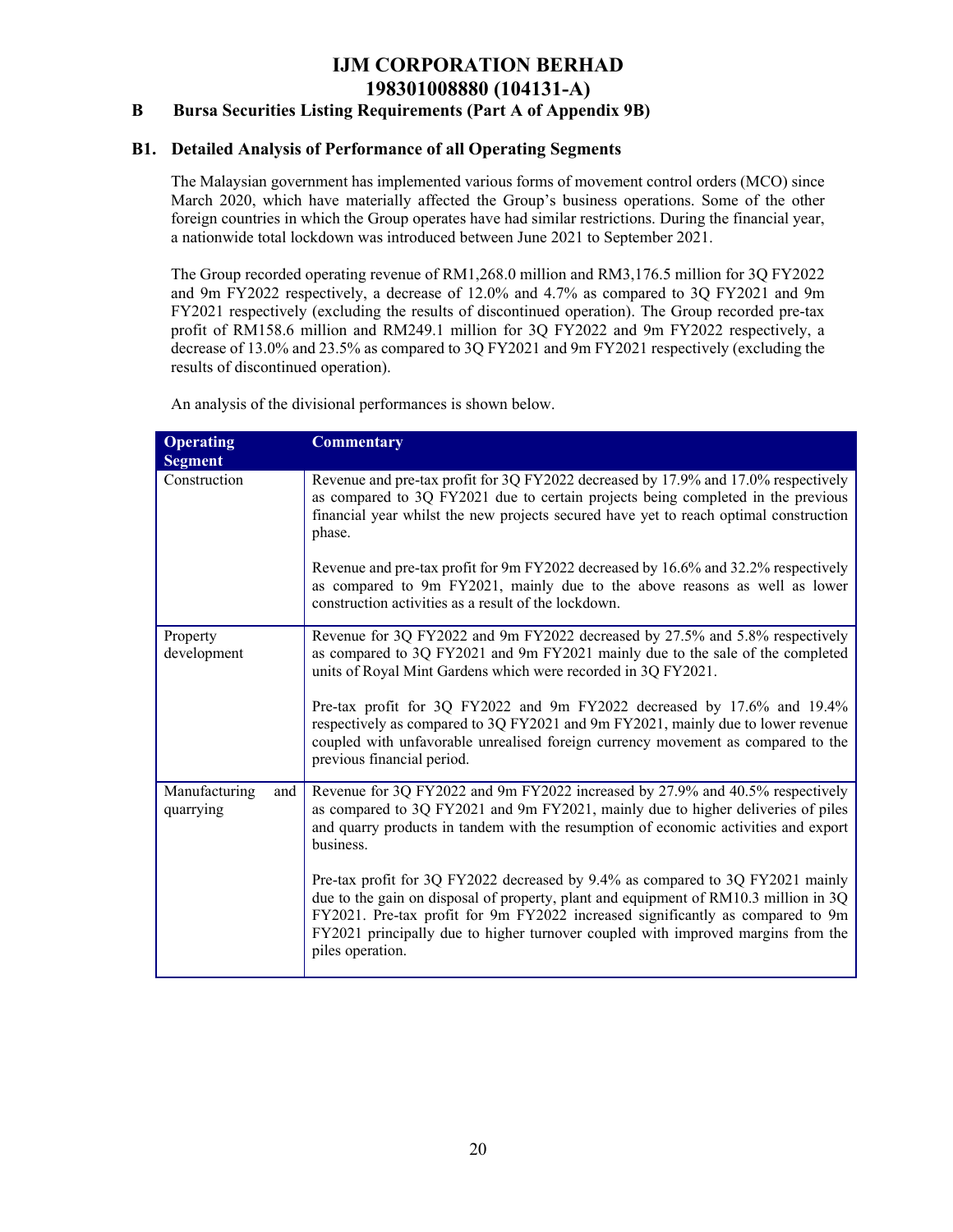### **B1. Detailed Analysis of Performance of all Operating Segments (cont'd)**

| Operating<br><b>Segment</b> | <b>Commentary</b>                                                                                                                                                                                                                                                                                                 |
|-----------------------------|-------------------------------------------------------------------------------------------------------------------------------------------------------------------------------------------------------------------------------------------------------------------------------------------------------------------|
| Plantation                  | Revenue and pre-tax profit recognition ceased following completion of the disposal of<br>the Company's entire 56.2% equity stake in IJM Plantations Berhad to KLK, which has<br>given rise to the gain of RM632.4 million (the financial effect of the disposal is<br>explained in Note $A11(i)$ ).               |
| Infrastructure              | Revenue and pre-tax profit for 3Q FY2022 were higher than 3Q FY2021 by 5.5% and<br>3.3% respectively as the toll and port operations have recovered since the lifting of the<br>movement restrictions.                                                                                                            |
|                             | Revenue and pre-tax profit for 9m FY2022 decreased by 9.3% and 51.4% respectively<br>as compared to 9m FY2021, mainly due to lower revenue from tollway and port<br>operations as a result of the lockdown coupled with forex losses for 9m FY2022 of<br>RM4.9 million (9m FY2021: forex gains of RM7.7 million). |

### **B2. Material Changes in the Quarterly Profit Before Taxation Compared to the Immediate Preceding Quarter**

The Group's pre-tax profit decreased by 77.5% to RM158.6 million compared to RM705.6 million posted in the immediate preceding quarter, mainly due to the gains of RM639.4 million arising from the disposal of IJM Plantations Berhad and KISB in the second quarter. Excluding the one-off gains on disposal, the Group's pre-tax profit increased by 139.7% mainly due to higher profit contributions from all the operating divisions following the resumption of economic activities in the third quarter.

### **B3. Prospects for the Financial Year**

The performance of the Group's Construction division is expected to improve with the resumption of construction activities, underpinned by its outstanding order book of RM4.21 billion.

The Property division has received a strong take-up rate from its wide array of mid-market products in strategic locations. With unbilled sales of about RM2.3 billion, the Property division is expected to record a satisfactory performance.

The Industry division's business rationalisation efforts through product quality improvements, cost optimisation and process efficiency enhancements have helped to enhance its competitiveness. The division's secured order book is expected to support its improved performance.

The performance of the Port and Toll operations has gradually recovered since the resumption of the business activities.

With the continued improvement in economic activities, the Group's performance for the fourth quarter of FY2022 is expected to be satisfactory.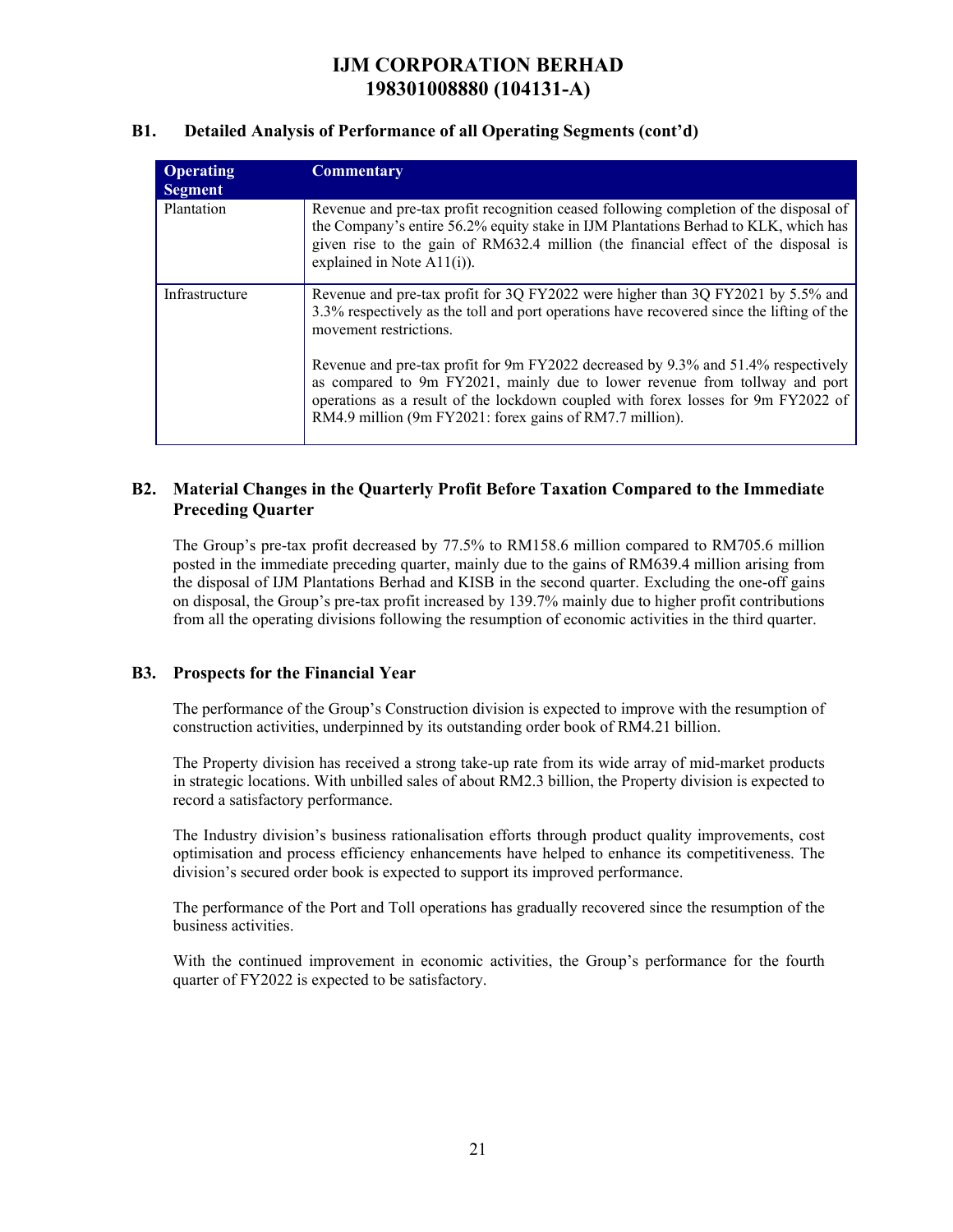#### **B4. Profit Forecast**

Not applicable.

### **B5. Taxation**

Taxation for the Group for the financial period under review is as follows:

|                                | <b>INDIVIDUAL</b><br><b>QUARTER</b><br><b>3 MONTHS ENDED</b><br><b>31 DECEMBER</b> |                                                                   | <b>CUMULATIVE</b><br><b>PERIOD</b><br><b>9 MONTHS ENDED</b><br><b>31 DECEMBER</b> |                                          |  |
|--------------------------------|------------------------------------------------------------------------------------|-------------------------------------------------------------------|-----------------------------------------------------------------------------------|------------------------------------------|--|
|                                | 2021<br><b>RM'000</b>                                                              | 2020<br>2021<br><b>RM'000</b><br><b>RM'000</b><br><b>Restated</b> |                                                                                   | 2020<br><b>RM'000</b><br><b>Restated</b> |  |
| <b>Continuing operations:</b>  |                                                                                    |                                                                   |                                                                                   |                                          |  |
| Malaysian income tax           | 48,480                                                                             | 42,416                                                            | 105,210                                                                           | 101,546                                  |  |
| Overseas taxation              | 290                                                                                | 1,431                                                             | 3,421                                                                             | 1,759                                    |  |
| Deferred taxation              | (3,699)                                                                            | 711                                                               | (4,653)                                                                           | (4,007)                                  |  |
|                                | 45,071                                                                             | 44,558                                                            | 103,978                                                                           | 99,298                                   |  |
| <b>Discontinued operations</b> |                                                                                    | 28,670                                                            | 32,143                                                                            | 56,815                                   |  |
|                                | 45,071                                                                             | 73,228                                                            | 136,121                                                                           | 156,113                                  |  |

The Group's effective tax rate for continuing operations (excluding the results of associates and joint ventures which are equity accounted net of tax) for the financial period was higher than the statutory tax rate mainly due to certain expenses being not deductible for tax purposes, the non-recognition of deferred tax assets on unused tax losses of certain subsidiaries and the recognition of under accrual of tax in respect of the previous year.

### **B6. Status of Corporate Proposals**

As at 31 December 2021, there were no outstanding corporate proposals.

As at 31 December 2021, the proposed utilisation of proceeds received from the disposal of IJM Plantations Berhad and the status are as follows:

|                                 |               |               |                | <b>Estimated utilisation</b><br>ltimeframe from the |
|---------------------------------|---------------|---------------|----------------|-----------------------------------------------------|
|                                 | Proposed      | Actual        | <b>Balance</b> | completion of the disposal                          |
| <b>Purpose</b>                  | utilisation   | utilisation   | unutilised     | of IJM Plantations Berhad                           |
|                                 | <b>RM'000</b> | <b>RM'000</b> | <b>RM'000</b>  |                                                     |
| Future investment opportunities | 430,000       | 120.174       | 309.826        | Within 36 months                                    |
| Capital management activities   | 800,000       | 586,416       |                | 213.584 Within 24 months                            |
| Working capital                 | 300,000       | 47.909        |                | 252.091 Within 24 months                            |
| Estimated expenses              | 4,000         | 1,784         |                | 2.216 Within 3 months                               |
|                                 | 1,534,000     | 756,283       | 777,717        |                                                     |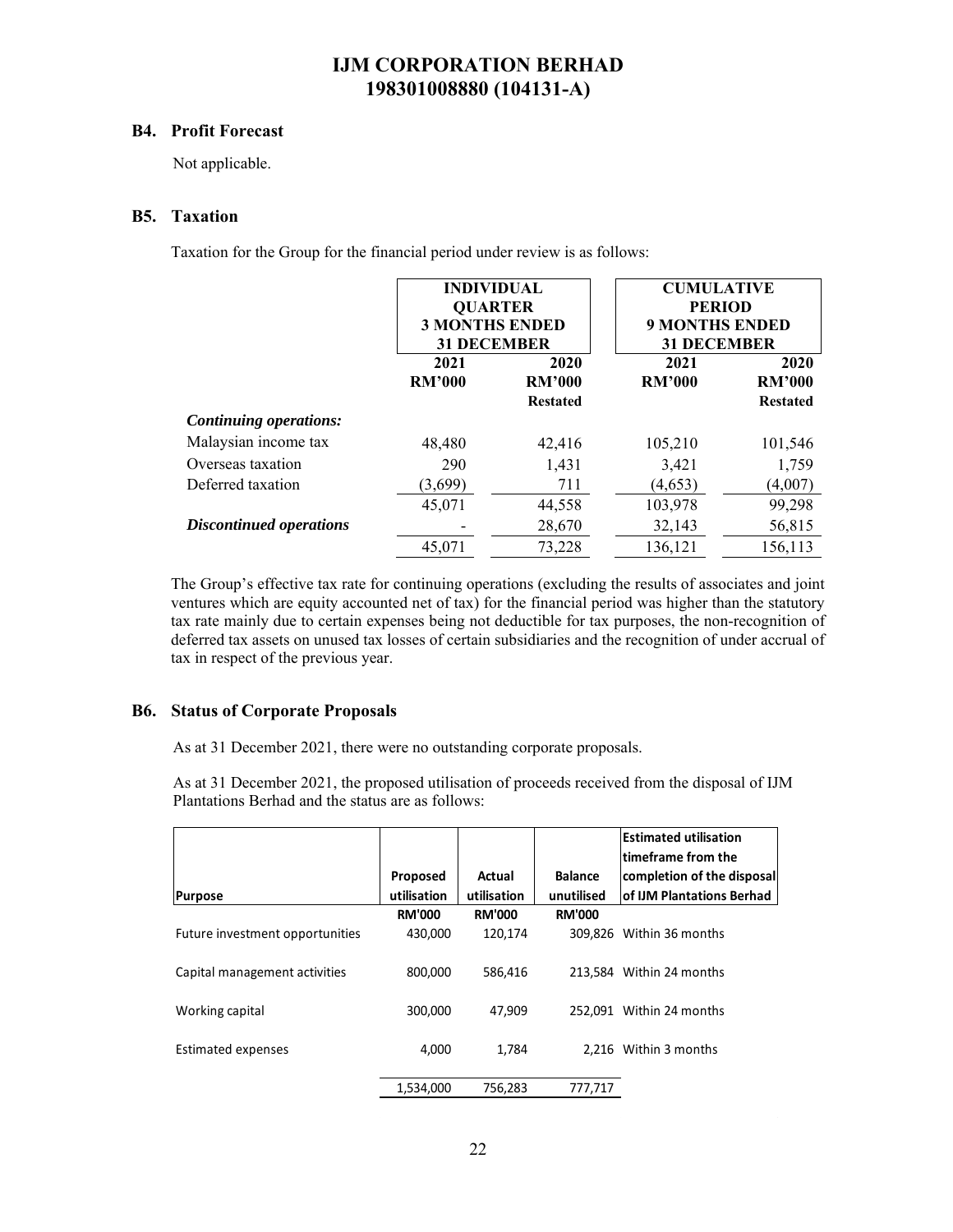### **B7. Group Borrowings**

Particulars of the Group's borrowings as at 31 December 2021 are as follows:

|                                                                       | As at<br>31/12/2021<br><b>RM'000</b>                    |
|-----------------------------------------------------------------------|---------------------------------------------------------|
| (a) (i) Short Term Borrowings                                         |                                                         |
| Secured:-                                                             |                                                         |
| - Islamic bonds                                                       | 110,000                                                 |
| - Term loans                                                          | 110,326                                                 |
| - Revolving credits                                                   | 71,814                                                  |
| - Government support loans (included in trade and other payables)     | 9,930                                                   |
| Unsecured:-                                                           |                                                         |
| - Islamic bonds                                                       | 300,000                                                 |
| - Term loans                                                          | 684,860                                                 |
| - Revolving credits                                                   | 328,969                                                 |
| - Bankers' acceptances                                                | 2,450                                                   |
| - Revolving loan                                                      | 364,963                                                 |
| - Bank overdrafts                                                     | 23,630                                                  |
| - Letters of credit                                                   | 997                                                     |
|                                                                       | 2,007,939                                               |
| (ii) Long Term Borrowings                                             |                                                         |
| Secured:-                                                             |                                                         |
| - Islamic bonds                                                       | 1,357,146                                               |
| - Term loans                                                          | 1,139,604                                               |
| - Government support loans                                            | 36,846                                                  |
| Unsecured:-                                                           |                                                         |
| - Islamic bonds                                                       | 1,200,000                                               |
| - Term loans                                                          | 210,140                                                 |
|                                                                       | 3,943,736                                               |
| (b) Foreign currency borrowings included in the above are as follows: |                                                         |
|                                                                       | Foreign<br>RM<br>$\mathbf{r}$ $\mathbf{r}$ $\mathbf{r}$ |

|                | ~<br>Currency | Equivalent |
|----------------|---------------|------------|
|                | '000          | '000       |
| US Dollar      | 378,840       | 1,579,390  |
| Indian Rupee   | 8,778,245     | 492,460    |
| Pound Sterling | 849           | 4,783      |
|                |               | 2,076,633  |

### **B8. Changes in Material Litigation**

There was no material litigation since 31 March 2021.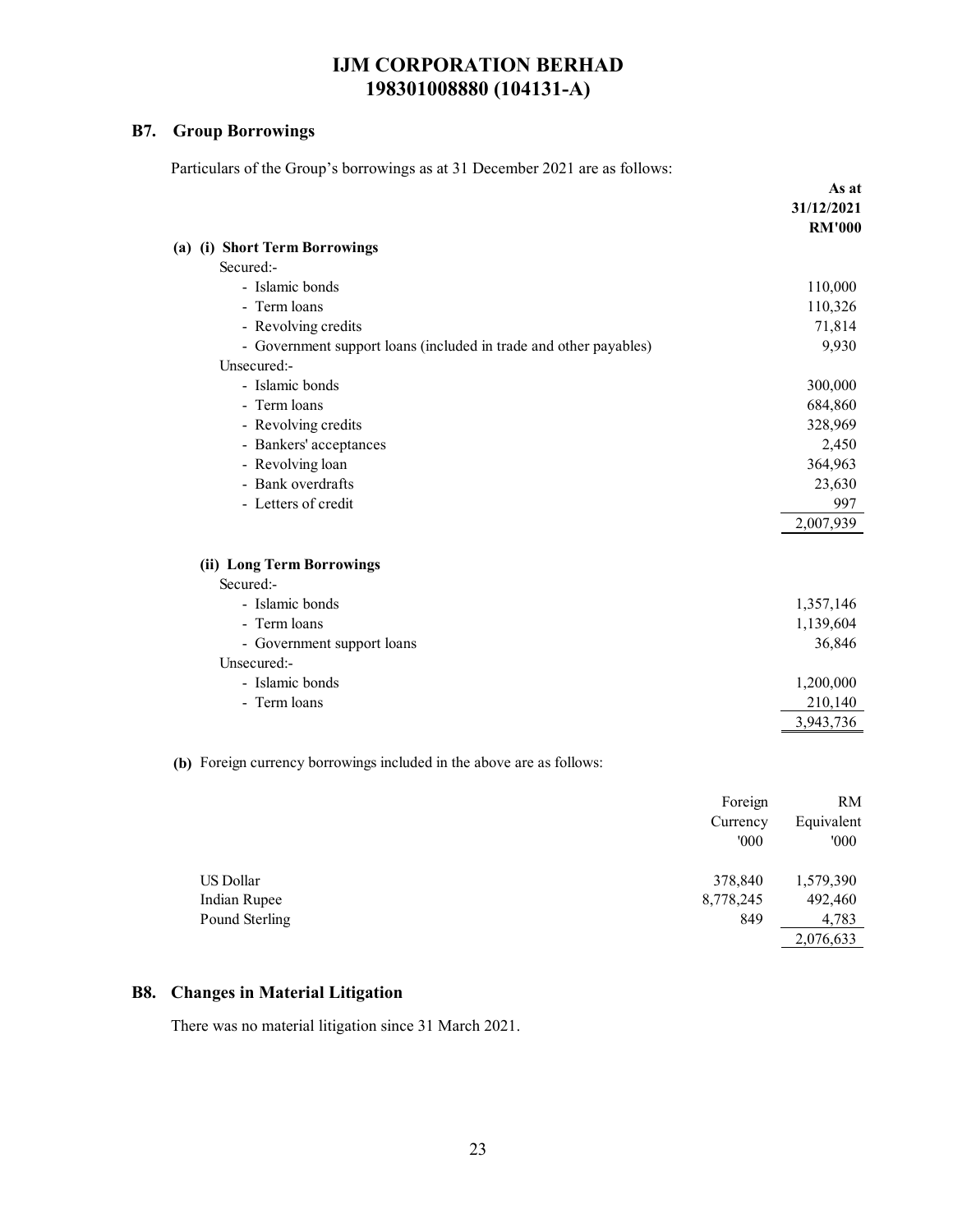### **B9. Dividends**

In respect of the financial year ending 31 March 2022, a single tier first interim dividend and special dividend of 2 sen and 15 sen respectively per share was paid on 30 December 2021.

In respect of the financial year ended 31 March 2021, a single tier first interim dividend of 2 sen per share was paid on 30 December 2020 and a single tier second interim dividend of 4 sen per share was paid on 23 July 2021.

### **B10. Earnings per Share**

|                                                                                                    | <b>Individual Quarter</b>                                   |                                                | <b>Cumulative Period</b>       |                                                |  |
|----------------------------------------------------------------------------------------------------|-------------------------------------------------------------|------------------------------------------------|--------------------------------|------------------------------------------------|--|
|                                                                                                    | Preceding<br><b>Current</b> year<br>year quarter<br>quarter |                                                | <b>Current</b> year<br>to date | Preceding<br>year to date                      |  |
|                                                                                                    | 31/12/2021<br><b>RM'000</b>                                 | 31/12/2020<br><b>RM'000</b><br><b>Restated</b> | 31/12/2021<br><b>RM'000</b>    | 31/12/2020<br><b>RM'000</b><br><b>Restated</b> |  |
| Basic earnings per share:-<br>Net profit for the period attributable<br>to owners of the Company   |                                                             |                                                |                                |                                                |  |
| - Continuing operations                                                                            | 98,440                                                      | 108,920                                        | 101,053                        | 164,767                                        |  |
| - Discontinued operation                                                                           |                                                             | 37,423                                         | 692,371                        | 82,988                                         |  |
| Weighted average number of<br>ordinary shares ('000)                                               | 3,601,057                                                   | 3,631,282                                      | 3,599,760                      | 3,630,517                                      |  |
| Basic earnings per share (sen)                                                                     |                                                             |                                                |                                |                                                |  |
| - Continuing operations<br>- Discontinued operation                                                | 2.73                                                        | 3.00<br>1.03                                   | 2.81<br>19.23                  | 4.54<br>2.29                                   |  |
| Diluted earnings per share:-<br>Net profit for the period attributable<br>to owners of the Company |                                                             |                                                |                                |                                                |  |
| - Continuing operations                                                                            | 98,440                                                      | 108,920                                        | 101,053                        | 164,767                                        |  |
| - Discontinued operation                                                                           |                                                             | 37,423                                         | 692,371                        | 82,988                                         |  |
| Weighted average number of<br>ordinary shares ('000)<br>Effect of dilution ('000)                  | 3,601,057                                                   | 3,631,282                                      | 3,599,760                      | 3,630,517                                      |  |
| - Employee share grants                                                                            | 2,232                                                       | 1,830                                          | 2,232                          | 1,830                                          |  |
| Adjusted weighted average number<br>of ordinary shares in issue and<br>issuable ('000)             | 3,603,289                                                   | 3,633,112                                      | 3,601,992                      | 3,632,347                                      |  |
| Diluted earnings per share (sen)                                                                   |                                                             |                                                |                                |                                                |  |
| - Continuing operations<br>- Discontinued operation                                                | 2.73                                                        | 3.00<br>1.03                                   | 2.81<br>19.22                  | 4.54<br>2.28                                   |  |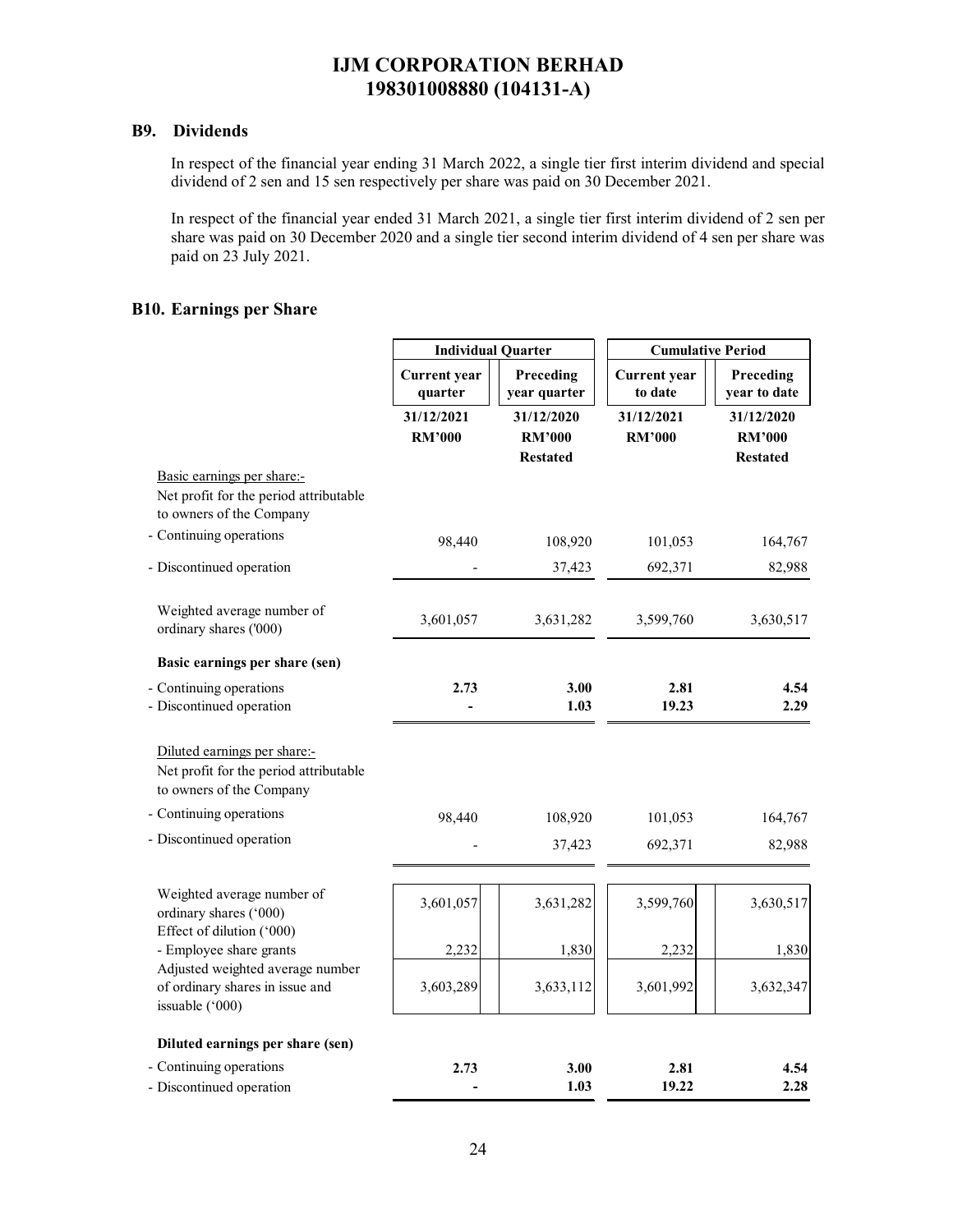### **B11. Notes to the Statement of Comprehensive Income**

|                                                        | <b>Individual Quarter</b>         |                              | <b>Cumulative Period</b>          |                              |
|--------------------------------------------------------|-----------------------------------|------------------------------|-----------------------------------|------------------------------|
|                                                        | <b>Current</b><br>year<br>quarter | Preceding<br>year<br>quarter | <b>Current</b><br>year<br>to date | Preceding<br>year<br>to date |
|                                                        | 31/12/2021<br><b>RM'000</b>       | 31/12/2020<br><b>RM'000</b>  | 31/12/2021<br><b>RM'000</b>       | 31/12/2020<br><b>RM'000</b>  |
|                                                        |                                   | <b>Restated</b>              |                                   | <b>Restated</b>              |
| <b>Continuing operations</b>                           |                                   |                              |                                   |                              |
| Interest income                                        | 42,171                            | 25,316                       | 96,383                            | 84,630                       |
| Other income (including investment income)             | 16,876                            | 16,117                       | 44,197                            | 50,588                       |
| Interest expense                                       | (44, 394)                         | (44,301)                     | (138, 282)                        | (146, 660)                   |
| Depreciation and amortisation                          | (77, 302)                         | (71, 793)                    | (230, 051)                        | (222, 391)                   |
| Net (allowance)/reversal for impairment of receivables | (827)                             | 3,313                        | 428                               | 8,999                        |
| Net reversal of write down of inventories              | 6,959                             | 436                          | 25,066                            | 891                          |
| Net gains on disposal of investments or properties     | 690                               | 11,819                       | 10,828                            | 10,063                       |
| Net reversal/(allowance) for impairment of assets      | 1,144                             | (944)                        | (437)                             | (1,166)                      |
| Net foreign exchange gains/(losses)                    | 9,070                             | 23,276                       | (1, 562)                          | 32,589                       |
| Net losses on derivatives                              | (4,940)                           | (11,785)                     | (6,373)                           | (11, 441)                    |
| <b>Discontinued operation</b>                          |                                   |                              |                                   |                              |
| Interest income                                        |                                   | 989                          | 15,249                            | 2,773                        |
| Other income (including investment income)             | 49                                | 381                          | 1,593                             | 1,574                        |
| Interest expense                                       |                                   | (4,613)                      | (5,331)                           | (14, 677)                    |
| Depreciation and amortisation                          |                                   | (29, 849)                    | (50,699)                          | (89, 592)                    |
| Net allowance for impairment of receivables            |                                   |                              | (5)                               |                              |
| Net gains on disposal of investments or properties     |                                   |                              | 632,389                           |                              |
| Net allowance for impairment of assets                 |                                   |                              | (411)                             |                              |
| Net foreign exchange gains                             |                                   | 29,522                       | 7,162                             | 86,298                       |
| Net losses on derivatives                              |                                   | (7,770)                      | (764)                             | (11, 119)                    |

The above disclosure is prepared in accordance with paragraph 16 of Appendix 9B of the Main Market Listing Requirements ("MMLR") issued by Bursa Malaysia Securities Berhad. Except for the above, the rest of the items required for disclosures pursuant to paragraph 16 of the MMLR are not applicable to the Group.

### **B12 Derivative financial instruments**

#### **Cross Currency Swap Contracts**

The Group entered into a Cross Currency Swap contract offered by a reputable bank in Malaysia to swap USD floating rate liabilities into MYR floating rate liabilities, thus hedging the USD/MYR currency risk and the interest rate risk.

As at 31 December 2021, the outstanding notional value of the cross currency swap contract and its fair value is as follows:

| <b>Cross currency swap</b><br>contracts | <b>Notional value</b><br>outstanding as at<br>31/12/2021<br>(USD'000) | <b>Notional value</b><br>outstanding as at<br>31/12/2021<br>(RM'000) | <b>Fair value</b><br>of the derivative<br>financial instrument<br>as at 31/12/2021<br>(RM'000) |
|-----------------------------------------|-----------------------------------------------------------------------|----------------------------------------------------------------------|------------------------------------------------------------------------------------------------|
| Less than 1 year                        | 87,500                                                                | 364,962                                                              | (4,002)                                                                                        |